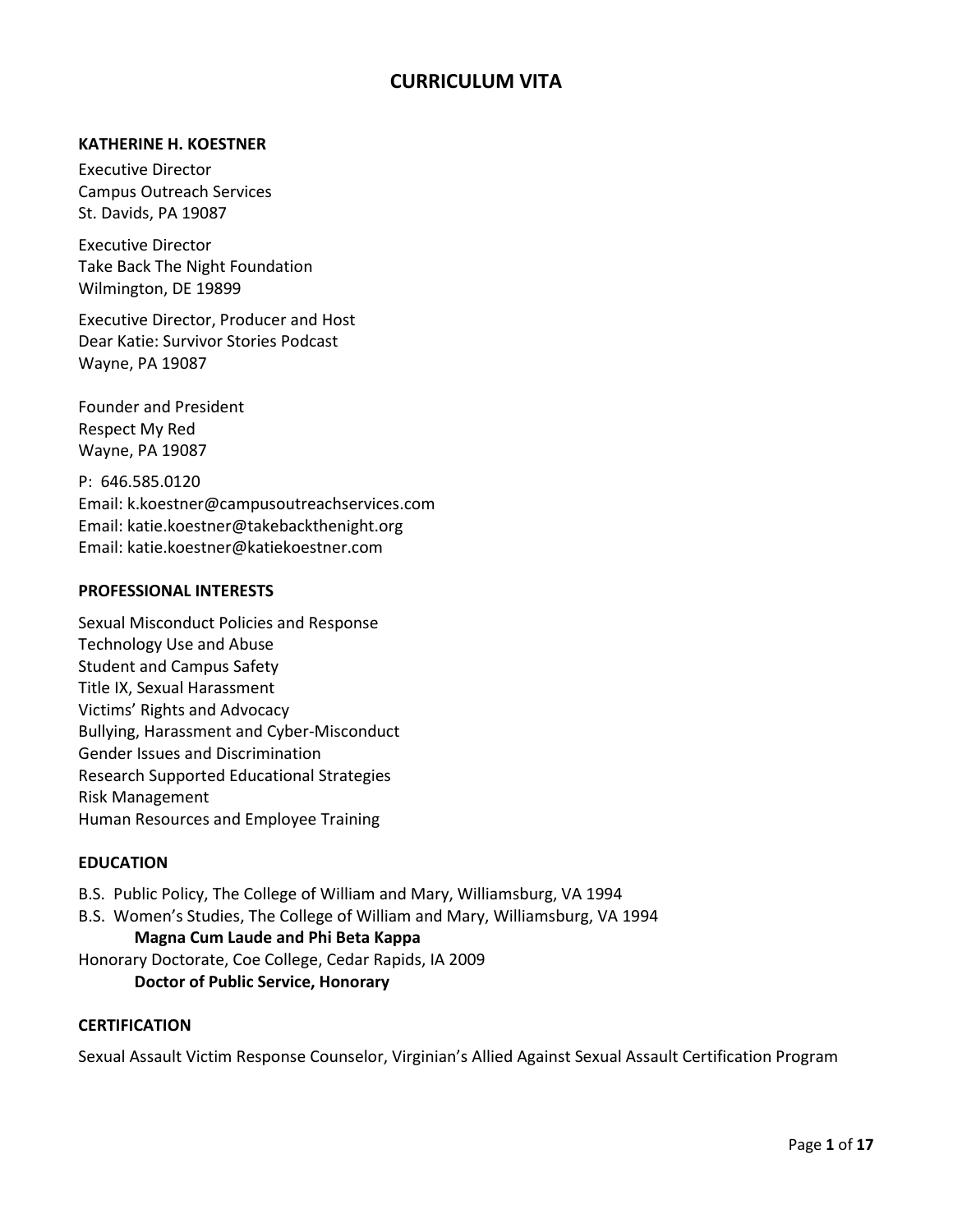### **EXPERIENCE**

### **Educational**

Guest Lecturer, **History of Sexual Assault and Policy Development.** Feminism and Gender Studies Department, Stanford University, 1999

Guest Lecturer, **Sexual Violence in America.** Gender and Feminist Studies Department, Pitzer College, 2002 Guest Lecturer, **Doing Good Whilst Doing Well.** The Wharton School, University of Pennsylvania, 2007 Guest Lecturer, **The College Student Leader Who Changed the World.** University of Tennessee, Knoxville, 2018

Guest Lecturer, **Advocacy Through Neutrality: Working with Victims.** Stetson University College of Law, 2019

### **Professional**

Executive Director, Campus Outreach Services, 1994-Present Executive Director, Take Back The Night Foundation, 1999-Present Executive Producer, Dear Katie: Survivor Stories Podcast, 2021-Present President, Campus Outreach Online, 2012-Present President, Respect My Red, 2018-Present President, Think2Wellness, 2014-2018 Executive Director, DragonFly Learning, 2005-2015

### **PROFESSIONAL MEMBERSHIPS**

Phi Beta Kappa, Alpha Chapter The Forum of Executive Women, Philadelphia Chapter National Organization for Victims Assistance, Lifetime Member

#### **SELECTED HONORS AND AWARDS**

- 1. Japan-US Senate Scholarship for Ambassador Youth Exchange Program Award Recipient, 1989
- 2. COAR Respect Award, Campus Organized Against Rape, 1991
- 3. Finalist, Harry S. Truman National Scholarship Award, 1993
- 4. Young Feminist of the Year, National Organization for Women, 1994
- 5. Phi Beta Kappa, 1994
- 6. 1996 Service Award, Sigma Alpha Mu Fraternity, 1996
- 7. Safe, Intelligent, Decision Making Award, Delta Beta Chapter of Sigma Alpha Mu Fraternity, 1996
- 8. Bringing Leaders and Students Together, Greek Blast Leadership Conference; Colorado College, Colorado Springs, CO; 1999
- 9. Promoting Infinity Dignity and Worth Award, Respect Program Advisory Council, United States Corps of Cadets, United States Military Academy at West Point, 2001, 2002, 2003, 2004
- 10. Inaugural Year of Sexual Assault Awareness Month Celebration, Keynote Trainer, United States Department of Defense, Certificate of Appreciation. March 2007
- 11. First Army Sexual Harassment and Assault Prevention Award, First United States Army, Lieutenant General Thomas G. Miller Commanding, August 2010
- 12. United States Secretary of the Air Force, Letter of Commendation and Appreciation. US Air Force Academy Keynote for Sexual Assault Awareness Month. April 15, 2015.
- 13. Virginia Women's Suffrage Centennial Agent of Change Award. Virginia Museum of History and Culture. Richmond, VA. February 3, 2020.
- 14. TedX Talk at Wake Forest University. Winston-Salem, NC. February 22, 2020.
- 15. National Organization for Victims Assistance 2022 Edith Surgan Victim Activist Award. April 21, 2022.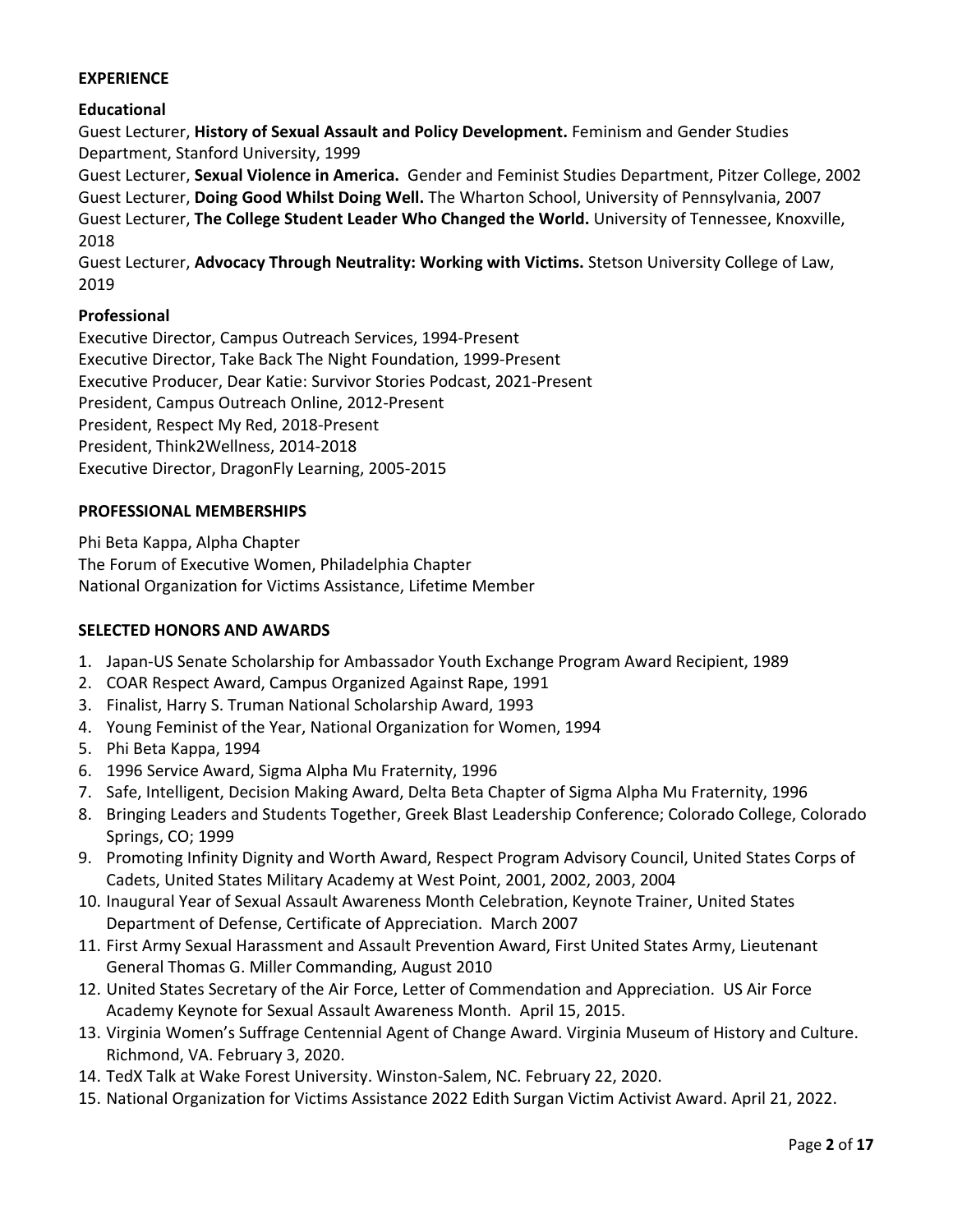### **SELECTED COMMUNITY SERVICE**

### **International**

US Ambassador to India. Addressing sexual violence. What can we learn from the United States? Keynote Presenter and Instructor. United Nations Outreach to China. "Addressing Sexual Violence: What Can be Learned from Efforts the United States?" United Nations, New York City. Tuesday, October 27, 2015. Safety for Women Event, Pakistan. UNICEF, 2016.

10 Points of International Light. Global Outreach to End Sexual Violence by Take Back The Night. October 27, 2016

International Summit to End Sexual Violence. Executive Director. Fordham University, Rose Hill Campus. New York, NY. July 10-11, 2016.

Global Virtual Take Back The Night Event. Director. Presenter. Webcast. April 30, 2020.

Global Virtual Take Back The Night Event. Director. Presenter. Webcast. October 22, 2020.

Global Virtual Take Back The Night Event. Director. Presenter. Webcast. April 29, 2021.

Global Virtual Take Back The Night Event. Director. Presenter. Webcast. October 28, 2021.

Keynote Presenter. NGAGE: Next Generation Advocates for Gender Equity. India. Webcast. December 11, 2021.

Global Virtual Take Back The Night Event. Director. Presenter. Webcast. April 28, 2022.

#### **National**

Contributing architect and lobbyist, Campus Sexual Assault Victims' Bill of Rights, 1992

Contributor and lobbyist, Student Right to Know and Security Act, 1992

Conference Director, Shatter the Silence to Stop the Violence Conference, Take Back The Night Foundation and Avon Foundation for Women, 2009

Lead Consultant, U.S. Campaign about Violence Against Women, Tour of India with U.S. Ambassador to India, 2010

Event Director for 10 Points of Light to Take Back The Night. 2010-ongoing annual event.

Director and Producer. "Jump Start Java Webinar Lecture and Discussion Series." Forum of Executive Women, Philadelphia Chapter, 2013.

Event Director for Featured Charity, Hoopsville Classic Basketball Tournament, Stevenson University, 2014. Director, 10 Points of Light National Event, 2014-Present.

Shine Your Light National Yoga Event, Director. Presenter. Webcast. December 12, 2020.

Shine Your Light National Yoga Event, Director. Webcast. July 31, 2021.

### **State**

Virginians Allied Against Sexual Violence, Certification Program, 1991

Avalon: The Center for Women and Children, Volunteer Rape Crisis Counselor; Williamsburg, VA; 1990-1994 Rally for Red Dance Performance Benefit. Megan Curet Performance; New York, NY. February 12, 2016.

#### **Cornell University**

Delegate, Sexual Assault Response Task Force, Cornell University, 1991-1992 Founder, Students Helping Others to Understand Trauma (SHOUT), 1991

#### **Local**

School Leadership Committee, Wayne Elementary School, 2017-2018 Landscape Committee Chair, Brooke Farm Home Owners Association, 2017-2019

#### **EDITORSHIPS**

Editor-in-Chief, Sexual Misconduct Source Book for Schools, 2004-2005 Editor-in-Chief, Cyber-Compendium for Parents and Teachers, 2008-2011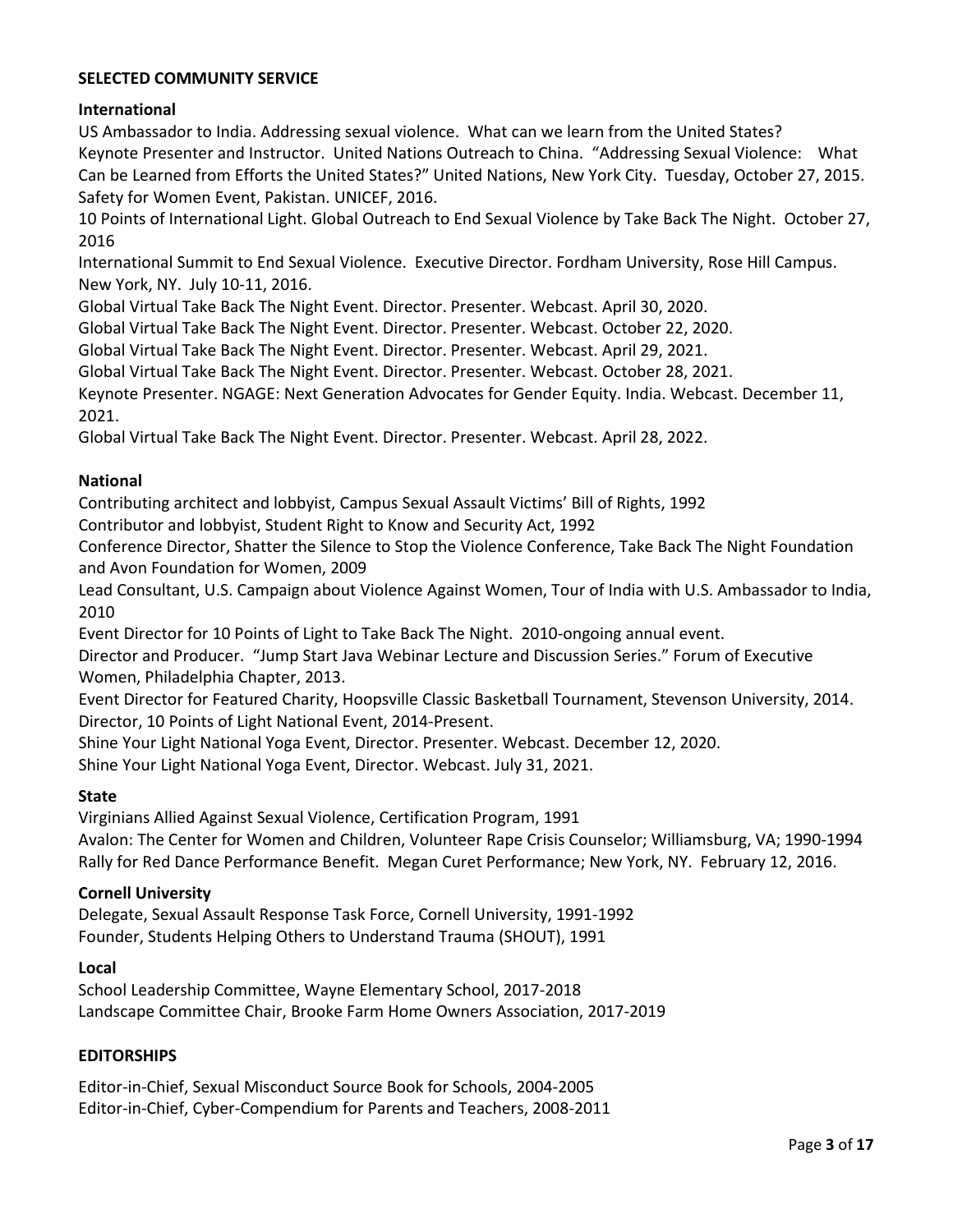Editor-in-Chief, Take Back the Night Guidebook, 2009 Editor-in-Chief, Think2Wellness Character Curriculum Series, 2011-ongoing Editor-in-Chief, Cyber-Smarts for Families, 2014

### **PUBLICATIONS**

### **Articles and Blogs**

Koestner, Katherine. Letter. *The Flat Hat.* 15 Mar 1991. Print.

Koestner, Katherine. "Responding to Sexual Assault on Campus for Campus Security and Police Beyond the Basics: Skills with a First-Person Perspective." Sexual Assault Family Violence Investigator Course Newsletter. Sept 2010: 1-4.

Koestner, Katherine. "Top Ten Cyber-Bullying and Harassment Concerns for Schools." Wright Risk Management. Spring 2011: 4-6.

Koestner, Katherine. "Forecast: Next 285 Days School Bullying." Cyber-Bullying Newsletter. October 2012. Koestner, Katherine. "School Sexual Misconduct: A Primer for School Administrators." Cyber-Bullying News. January 2013.

Koestner, Katherine. "Barbed 'Wireless' Speech: Sticks and Stone Slung Cyber-Style." Cyber-Bullying News. March 2013.

Koestner, Katherine. "Engaging Your Faculty to Address Cyber-Bullying." Cyber-Bullying News. May 2013. Koestner, Katherine. "School Sexual Misconduct: Working with Alleged Victims and Survivors." Cyber-Bullying News. October 2013.

Koestner, Katherine. "Do you have Enough Bears and Snakes to Scare Away the Sexting?

What Deters Inappropriate Digital Sexual Conduct by Teens?" Cyber-Bullying News. December, 2013.

Koestner, Katherine. "This is What Happened when I Reported my Rape." Huffington Post. April 7, 2014. [http://www.huffingtonpost.com/katie-koestner/this-is-what-happened-](http://www.huffingtonpost.com/katie-koestner/this-is-what-happened-whe_b_5104646.html?utm_hp_ref=sexual-assault-awareness-month)

whe b 5104646.html?utm\_hp\_ref=sexual-assault-awareness-month

Koestner, Katherine. "These are the Places on Campus Where Sexual Violence Occurs." Huffington Post. April 9, 2014. [http://www.huffingtonpost.com/katie-koestner/these-are-the-places-on-c\\_b\\_5117759.html](http://www.huffingtonpost.com/katie-koestner/these-are-the-places-on-c_b_5117759.html) Koestner, Katherine. "The Gentleman who Raped Me." Huffington Post. April 11, 2014.

[http://www.huffingtonpost.com/katie-koestner/the-gentleman-who-raped-](http://www.huffingtonpost.com/katie-koestner/the-gentleman-who-raped-m_b_5132814.html?utm_hp_ref=sexual-assault-awareness-month)

[m\\_b\\_5132814.html?utm\\_hp\\_ref=sexual-assault-awareness-month](http://www.huffingtonpost.com/katie-koestner/the-gentleman-who-raped-m_b_5132814.html?utm_hp_ref=sexual-assault-awareness-month)

Koestner, Katherine. "A College Vice President Privately Confesses to Rape, Promises to Do Better." Huffington Post. April 15, 2014. [http://www.huffingtonpost.com/katie-koestner/a-college-vice-president-](http://www.huffingtonpost.com/katie-koestner/a-college-vice-president-_b_5153096.html) [\\_b\\_5153096.html](http://www.huffingtonpost.com/katie-koestner/a-college-vice-president-_b_5153096.html)

Koestner, Katherine. "The Real Reason Young Men Say They Won't Report Being Raped." Huffington Post. April 18, 2014. [http://www.huffingtonpost.com/katie-koestner/the-real-reason-young-men-say-they-wont](http://www.huffingtonpost.com/katie-koestner/the-real-reason-young-men-say-they-wont-report-being-raped_b_5173353.html?1397829883)[report-being-raped\\_b\\_5173353.html?1397829883](http://www.huffingtonpost.com/katie-koestner/the-real-reason-young-men-say-they-wont-report-being-raped_b_5173353.html?1397829883)

Koestner, Katherine. "My Inbox is Full of High School and Middle School Students' Stories of Sexual Assault." Huffington Post. April 22, 2014.

Koestner, Katherine. "What Does it Mean to be a Child of Rape?" Huffington Post. April 25, 2014. Koestner, Katherine. "From Gossip to Bragging, How Girls and Boys are Talking about Sex is a Problem." Huffington Post. April 30, 2014. [http://www.huffingtonpost.com/katie-koestner/from-gossip-to-bragging](http://www.huffingtonpost.com/katie-koestner/from-gossip-to-bragging-h_b_5240802.html)[h\\_b\\_5240802.html](http://www.huffingtonpost.com/katie-koestner/from-gossip-to-bragging-h_b_5240802.html)

Koestner, Katherine. "Coding vs. Gaming: The New Arms Race in Student Learning?" National Association of Independent Schools Magazine. October 14, 2015. [https://www.nais.org/learn/independent-ideas/october-](https://www.nais.org/learn/independent-ideas/october-2015/coding-vs-gaming-the-new-arms-race-in-student-(1)/)[2015/coding-vs-gaming-the-new-arms-race-in-student-\(1\)/](https://www.nais.org/learn/independent-ideas/october-2015/coding-vs-gaming-the-new-arms-race-in-student-(1)/)

Koestner, Katherine. "Kissing and Hurting." US Department of Health and Human Services. Office on Women's Health. April 2, 2015. <https://www.womenshealth.gov/blog/kissing-hurting>

Koestner, Katherine. "From Hurt to Healing: How You Can Help a Survivor" Gamma Phi Beta's "The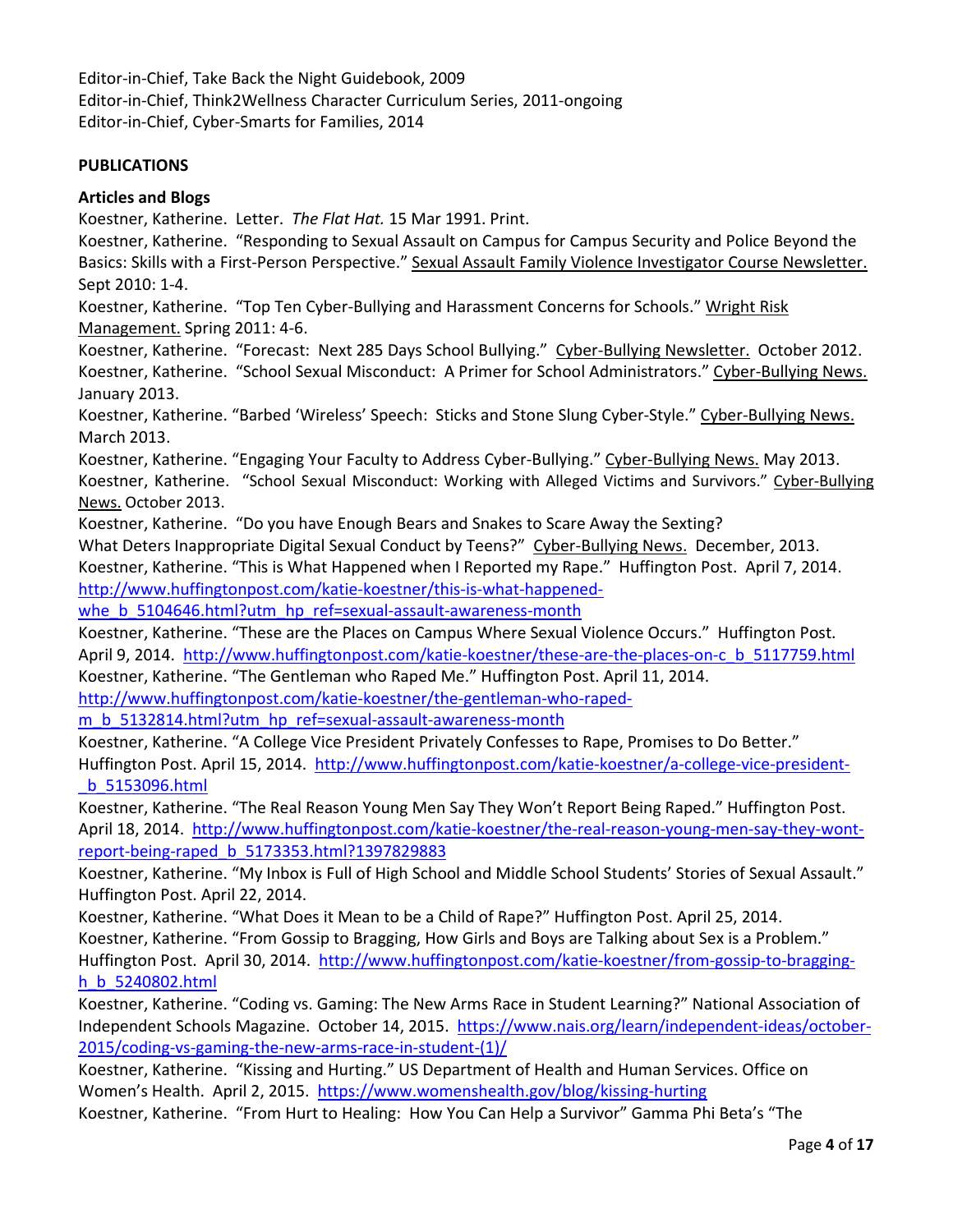Crescent" Magazine. The Crescent, volume 116 number 3, Summer 2015.

Koestner, Katherine. "Responding to Sexual Misconduct with Grace and Precision. Beyond the Basics: Improving Skills with a First-Person Perspective." ISM: Independent School Management Client Newsletter. 2015.

Koestner, Katherine. "Respect My Red: My Movement to End Assault." US Department of Health and Human Services. Office on Women's Health. February 16, 2016. [https://www.womenshealth.gov/blog/respect](https://www.womenshealth.gov/blog/respect-my-red)[my-red](https://www.womenshealth.gov/blog/respect-my-red)

Koestner, Katherine. "Date Rape Activist Katie Koestner Responds to Stanford Victim's Viral Letter" Today.com Health. June 10, 2016. [http://www.today.com/health/date-rape-activist-katie-koestner](http://www.today.com/health/date-rape-activist-katie-koestner-responds-stanford-victim-s-viral-t97431)[responds-stanford-victim-s-viral-t97431](http://www.today.com/health/date-rape-activist-katie-koestner-responds-stanford-victim-s-viral-t97431)

Koestner, Katherine. "Boundary-Setting for School Professional" ACIS Blog and E-News. November 2018.

## **Books and Book Chapters**

Koestner, Katherine. "The Perfect Rape Victim." Just Sex: Students Rewrite the Rules on Sex, Violence, Activism and Equality. Ed. Jodi Gold and Susan Villari. Lanham, Maryland: Rowman & Littlefield Publishers, Inc. 2000. 30-38.

Bissonette, Tom; Braxton, Gordon; and Koestner, Katherine. Next Gen Men. Publisher TBD. Release date TBD.

## **Manuals and Survey Instruments**

Koestner, Katherine. *Sexual Assault on Campus: What Every College Needs to Know About Protecting Victims, Providing for Just Adjudication, and Complying with Federal Laws,* 1995.

Koestner, Katherine. *Total Sexual Assault Risk Management Strategies,* 1998.

Koestner, Katherine. *A Customizable Response Protocol and Training Manual for Sexual Misconduct in Schools,* 2004.

Koestner, Katherine. *The Cyber-Safety and Technology Risk Assessment Tool for Schools*, 2006.

Koestner, Katherine. *The Customizable Model Acceptable Use Policy Template for Schools*, 2008.

Koestner, Katherine. *The Sexual Misconduct Policy Institute Manual: Model Policies, Procedures, Protocols and Prevention for K-12 Schools and Institutions of Higher Education.* 2013.

Koestner, Katherine. *Walk the Walk for Take Back The Night Manual.* 2014.

Koestner, Katherine. *Performing a Comprehensive Technology Audit: A Step by Step Guide for School Leaders,* 2014.

Koestner, Katherine. *Take Back The Night Event Planning Manual.* 2014.

Koestner, Katherine. *Respect My Red: Making Respect the Standard in Relationships.* 2019.

Koestner, Katherine. *The National Climate Survey on Gender and Sexual Misconduct.* 2019.

Koestner, Katherine. *The National Survey on Boundaries and Climate for High School Students.* 2019.

Koestner, Katherine. *The National Survey on Boundaries and Climate for School Employees.* 2019.

Koestner, Katherine. *The National Climate Survey on Bias, Discrimination, and Sexual Misconduct.* 2020.

Koestner, Katherine. *Model Family Handbook for Independent Schools. 2021.*

Koestner, Katherine. *Model Employee Handbook for Independent Schools. 2021.*

Koestner, Katherine. *Model Overnight Care and Trip Manual and Risk Management. 2021.*

Koestner, Katherine. *Model Athletic Department Handbook. 2021.*

### **Multimedia**

Co-Creator, *Life Lessons: Sexual Assault 101 CD-ROM* for the Massachusetts Institute of Technology, 2002. Producer, "Been There Done That," Peer Leadership Training Series on DVD, 2007.

Producer, "HARP Military Virtual," Sexual Misconduct Response Training Series on DVD, 2007.

Producer, "Total Student Wellness Series," Student Wellness Curricula on DVD, 2008.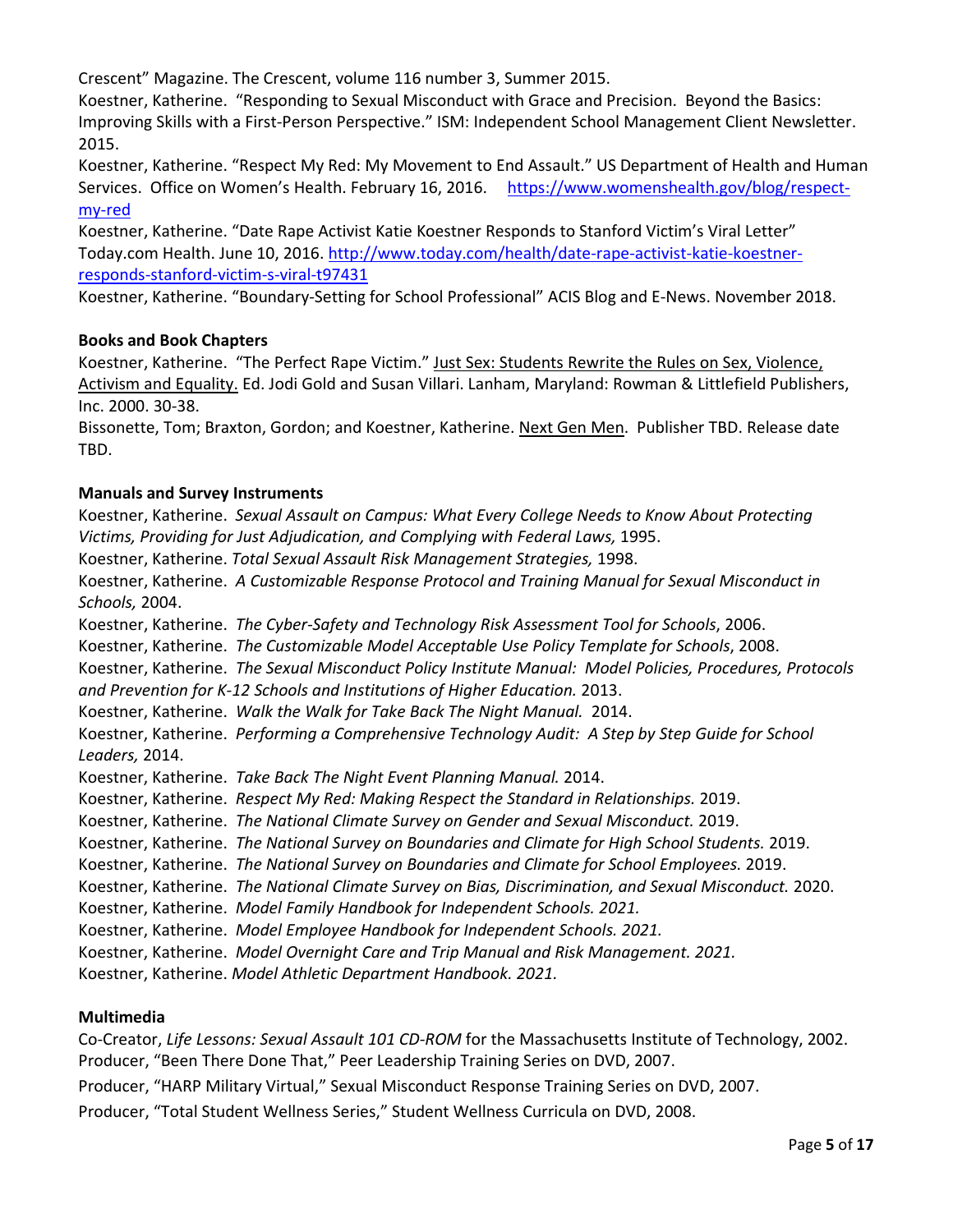Creator and Producer, "ThinkDrink," Online Film and Interactive Course on Substance Use, 2012. Creator and Producer, "ThinkLuv," Online Film and Interactive Course on Sexual Assault, 2012. Creator and Producer, "Compliance Training for Title IX and Appropriate Response to Sexual Misconduct," Online Course on Sexual Misconduct for Colleges and Universities. 2014.

## **LEADERSHIP**

- 1. Peer Review, Bohmer, Carol and Parrot, Andrea. New York: MacMillan. Sexual Assault on Campus: The Problem and the Solution. 1993.
- 2. Program Director, NFL's Jacksonville Jaguar's Foundation: Student Outreach, Education and Prevention in 32 public schools; Jacksonville, FL; 2001-2004.
- 3. Organizer and Director, The First Annual Conference on Student Safety and Well-being in Our Schools, Haverford School District; Havertown, PA; March 27, 2003.
- 4. Organizer, The Sexual Misconduct Symposium for New England Independent Schools, The Loomis Chaffee School; Windsor, CT; 2003.
- 5. Organizer and Director, The Second Annual Conference on Student Safety and Well-being in Our Schools, Haverford School District; Havertown, PA; December 4, 2003.
- 6. Founder, The Katie Koestner Initiative for a World Without Rape (TKKI National Foundation), 2004.
- 7. Founder, the i Club, a national peer leadership program, 2004.
- 8. Outreach Director, Washington State Okanogan County Schools, Students at Risk Grant and Education Campaign; Okanogan, WA; March 24-26, 2004.
- 9. Director, "Sexual Misconduct Response Training Webinar Series for Residence Life, Judicial Affairs and Campus Police Officers," 2005-2006.
- 10. Director, "Policy, Procedures, Protocol and Prevention Webinar Series: Sexual Misconduct and Cyber-Technology for School Administrators," 2006.
- 11. Director, The June Policy Webinar Series on "Sexual Misconduct Policies for Independent Schools," 2006.
- 12. Director, Sexual Assault and Sexual Violence Education, Prevention and Response National Web Conference, 2006.
- 13. Director, "The Sexual Misconduct Response Training Series for Residence Life, Judicial Affairs and Campus Police Officers," 2006-2007.
- 14. Director, The June Policy Webinar Series on "Cyber-Technology Policies for Independent Schools," 2007.
- 15. Director, "The Sexual Assault Response Training Series," a national webinar broadcast for 300 colleges and universities, 2007.
- 16. Director, "Sexual Misconduct Response Training Series for Residence Life, Judicial Affairs and Campus Police Officers," a national webinar series for colleges and universities, 2007-2008.
- 17. Director, "Parent-Connect Webinar Series," 2007-2008.
- 18. Director, "Acceptable Use Policies Best Practices for Independent Schools Seminar Series," 2007.
- 19. Director, "Acceptable Use Policies Best Practices for Independent Schools Seminar Series," 2008.
- 20. Founder, Mom-nology and Kid-nology online learning courses, 2008.
- 21. Developer, The Virtual Sexual Assault Response Training Center, 2008.
- 22. Director, "Parent-Connect Webinar Series," 2008-2009.
- 23. Co- Director, Risk Management Conference for Boarding Schools; with The Association of Boarding Schools. Wilmington, DE. June, 2009.
- 24. Creative Director, "Parent-Connect Webinar Series," 2009-2010.
- 25. Founder and Director. "10 Points of Light: a National Campaign to End Sexual Violence." Annual Event on the last Thursday of April. Inception in April 2010.
- 26. Co-Director, Risk Management Conference for Boarding Schools; with The Association of Boarding Schools. Wilmington, DE; 2010.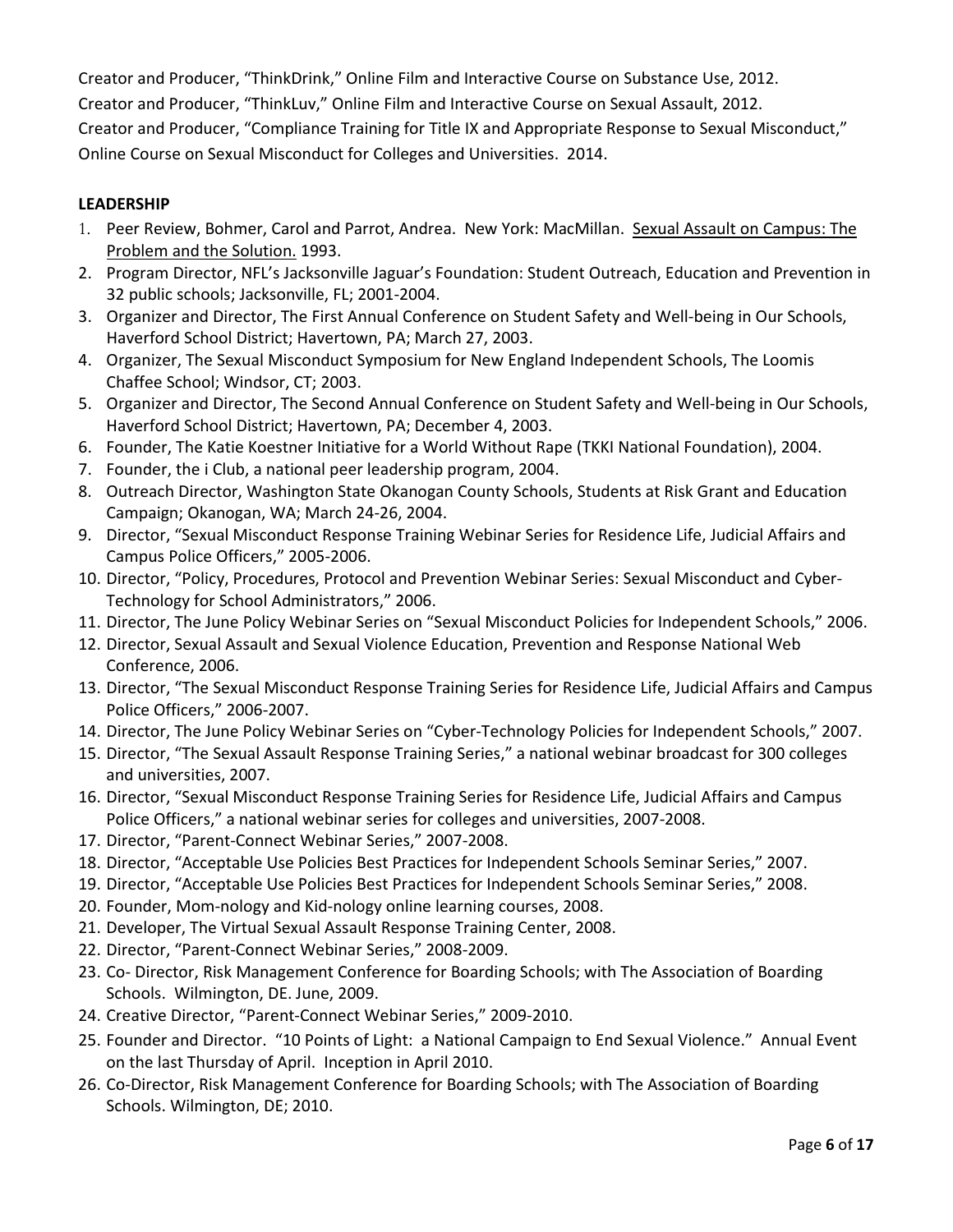- 27. Director, "Acceptable Use Policies Best Practices for Independent Schools Seminar Series," 2010.
- 28. Director, "Cyber-Related Sexual Misconduct Response Training Webinar Series for Schools and Colleges," 2010-2011.
- 29. Co-Director, Risk Management Conference for Boarding Schools; with The Association of Boarding Schools. Wilmington, DE. June, 2011.
- 30. Director, "Acceptable Use Policies Best Practices for Independent Schools Seminar Series," 2011.
- 31. Creative Director, "Parent-Connect Webinar Series," 2010-2011.
- 32. Creative Director, "Parent-Connect, Peer-Connect, and Faculty-Connect Webinar Series," 2011-2012.
- 33. Director, "School Risk Management Webinar Training Series. 2011-2012.
- 34. Co-Organizer, "Schools in Balance: Risk Management Conference for Boarding Schools, with The Association of Boarding Schools. Wilmington, DE. June, 2011.
- 35. Creator, Lead Editor, Web Development Director. "Think2Wellness: A Model Character and Wellness Curriculum Design and Resource Program." Web-based. Inception, 2011.
- 36. Director, "School Risk Management Webinar Training Series. 2012-2013.
- 37. Lead Presenter, "Take Back The Night for US Consulate in Mumbai, India." March 1, 2013.
- 38. Co-Organizer, "Schools in Balance" Risk Management Conference for Independent Schools, with The Association of Boarding Schools and the National Business Officers' Association, Baltimore, MD. April, 2013.
- 39. Co-Organizer, "Policy and Law Conference for Independent Schools" with The Association of Boarding Schools, Stamford, CT. June, 2014.
- 40. Co-Organizer, "Hoopsville Classic Charity Event," Stevenson University. Owings Mills, MD. On Behalf of The Take Back The Night Foundation. November 21, 22, and 23, 2014.
- 41. Director and Producer, "Sexual Misconduct Response and Prevention Best Practices for Independent Schools," with the Virtual Independent School Network and the North Carolina Association of Independent Schools. Web-Training Series. January through April 2015.
- 42. Director and Producer, "From Hope to Healing" for US Department of Health & Human Services and the Take Back the Night Foundation. Web-Training Series. April 2015.
- 43. Director, "Independent School Cyber and Sexual Misconduct Policy Institute." Tower Hill School. Wilmington, DE. April 20, 2015.
- 44. Coordinator, "Still Not Asking for It: Tattoo Awareness Event in NYC." The Bronx. Sunday, October 25, 2015.
- 45. Director for "Shatter the Silence" Music Album. July 2016.
- 46. Executive Director, "The International Summit to End Sexual Violence." Fordham University, Rose Hill Campus. July 10-11, 2016.
- 47. Executive Director, "Respect My Red: Peer Leadership Institute." Elmira College. August 8-9, 2016.
- 48. Executive Director, with The Association of Boarding Schools. "The Cyber and Sexual Misconduct School Policy Institute." Elmira College. August 8-9, 2016.
- 49. Director, "Respect My Red: Peer Leadership Institute." Kutztown University. April 17, 2017.
- 50. Director, "The Policy Institute on Cyber and Sexual Misconduct." Kutztown University. April 17, 2017.
- 51. Director, "Shine Your Light Yoga National Event," September 29, 2018.
- 52. Director with Association of Colorado Independent Schools (ACIS), "Boundary-Setting for School Professionals." St. Mary's Academy. December 7, 2019.
- 53. Director, "Shine Your Light Yoga National Event," October 6, 2019.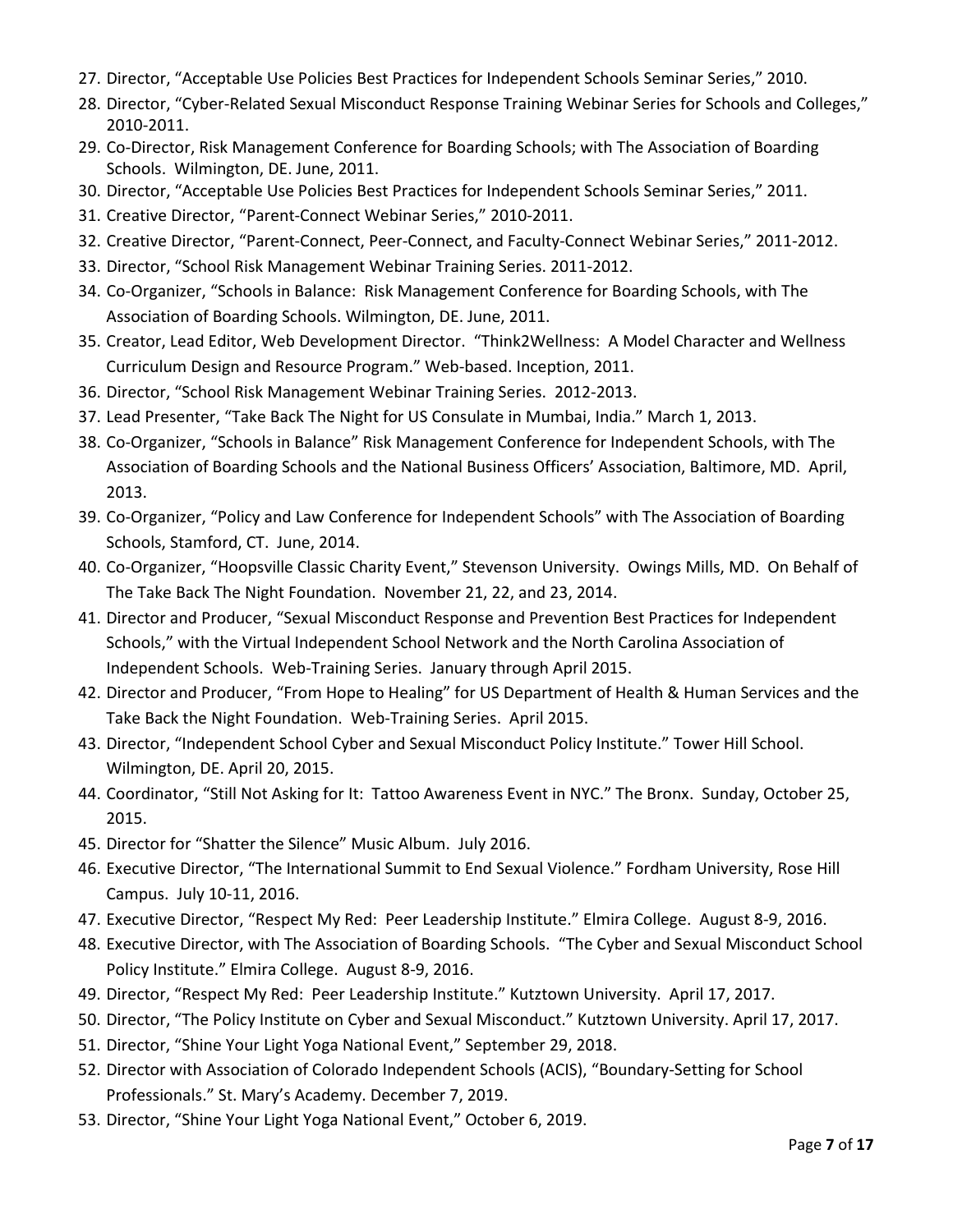- 54. Director, "Shine Your Light National Yoga Festival," December 12, 2020.
- 55. Director, "Wellness-Connect," 2019-2022.

## **TV, FILM, PODCAST, RADIO, WEBCAST & THEATRE EXPERIENCE**

- 1. Consultant and Subject, production of HBO docudrama: "No Visible Bruises: The Katie Koestner Story," 1993[. https://www.imdb.com/title/tt0180012/](https://www.imdb.com/title/tt0180012/)
- 2. Writer and Director, "Please Write Back: Sexual Assault Among America's Students" with Top Hat Productions, Released 2003.
- 3. Writer and Director, "Helping a Sexual Assault Survivor" with Top Hat Productions, Released 2003.
- 4. Video Series Producer, "What Everyone Should Know About Sexual Assault and How to Help a Sexual Assault Survivor," Released 2004.
- 5. Law & Order, Special Victims Unit. "Episode on Campus Sexual Assault" Production Date: November 17, 2010.
- 6. Film Shorts. "Speak Out. Speak Up." Interviews with Everyday People Changing Lives for the Better. With Radnor TV Station. Released 2013.
- 7. Writer and Director, "ThinkLuv Movie." Released 2014.
- 8. Writer and Director, "ThinkDrink Movie." Released 2014.
- 9. Consultant, Screening Coordinator, and Reviewer. "Room." A24 Films. Oscar-winning Film. Released 2015[. https://a24films.com/films/room](https://a24films.com/films/room)
- 10. Content and Guest Consultant, "Amber Rose Talk Show on VH1," Summer 2016.
- 11. Featured Special Guest, "STET," Written by Kim Davies; Directed by Tony Speciale; Abingdon Theatre Company, Off-Broadway, New York City, NY. June 11 – July 3, 2016. [https://www.theatermania.com/shows/new-york-city-theater/off-broadway/stet\\_314707](https://www.theatermania.com/shows/new-york-city-theater/off-broadway/stet_314707)
- 12. Featured Guest, "RISE Radio with Randy Haveson: A Heroic Journey- Respect my Red," VoiceAmerica. Episode #93997. Wednesday, August 17, 2016. 10 AM PST. <https://www.voiceamerica.com/episode/93997/a-heroic-journey-respect-my-red>
- 13. 13 Reasons Why, A Netflix Production Consultant to Justin Prentice and Platform PR. February-April 2017. <https://www.netflix.com/title/80117470>
- 14. Producer and Director, "Wellness-Connect Series 2020-2021," October 2020-May 2021.
- 15. Producer and Director, "Wellness-Connect Series 2021-2022," October 2021-May 2022.
- 16. Producer and Host, "Dear Katie Podcast," October 2021-Present.
- 17. The Extra Mile Podcast with Gene Gurkoff, July 22, 2021. [https://podcasts.apple.com/us/podcast/the](https://podcasts.apple.com/us/podcast/the-extra-mile-the-official-charity-miles-podcast/id1256271696)[extra-mile-the-official-charity-miles-podcast/id1256271696](https://podcasts.apple.com/us/podcast/the-extra-mile-the-official-charity-miles-podcast/id1256271696)
- 18. The International Boys School Coalition Member Podcast, "What Boys Should Know About Consent" Fall 2021[. https://iono.fm/e/1145947](https://iono.fm/e/1145947)

# **SELECTED NEWSPAPER INTERVIEWS & FEATURES**

- 1. LaFay, Laura. "Student's date rape complaint jolts William and Mary." *The Washington Post.* 7 Apr. 1991. [https://www.washingtonpost.com/archive/local/1991/04/07/students-date-rape-complaint-jolts](https://www.washingtonpost.com/archive/local/1991/04/07/students-date-rape-complaint-jolts-william-and-mary/f0f9511f-f108-458d-abf6-a4d35efcc925/?utm_term=.90fe89580ec7)[william-and-mary/f0f9511f-f108-458d-abf6-a4d35efcc925/?utm\\_term=.90fe89580ec7](https://www.washingtonpost.com/archive/local/1991/04/07/students-date-rape-complaint-jolts-william-and-mary/f0f9511f-f108-458d-abf6-a4d35efcc925/?utm_term=.90fe89580ec7)
- 2. Olen, Helaine and Ostrow, Ronald J. "Date-Rape Gains Attention After Years as Taboo Topic." *Los Angeles Times.* 23 Apr. 1991[. https://www.latimes.com/archives/la-xpm-1991-04-23-mn-643-story.html](https://www.latimes.com/archives/la-xpm-1991-04-23-mn-643-story.html)
- 3. Masters, Brooke A.. "Alleged Date Rape is College's Topic A." *The Washington Post.* 27 Apr. 1992. [https://www.washingtonpost.com/archive/local/1992/04/27/alleged-date-rape-is-colleges-topic](https://www.washingtonpost.com/archive/local/1992/04/27/alleged-date-rape-is-colleges-topic-a/fb981035-8af3-4a14-bb32-351b5c301f1f/?noredirect=on&utm_term=.6e7092add711)[a/fb981035-8af3-4a14-bb32-351b5c301f1f/?noredirect=on&utm\\_term=.6e7092add711](https://www.washingtonpost.com/archive/local/1992/04/27/alleged-date-rape-is-colleges-topic-a/fb981035-8af3-4a14-bb32-351b5c301f1f/?noredirect=on&utm_term=.6e7092add711)
- 4. Susens, Steven. "Activist recounts date-rape trauma with UT students." *The Daily Beacon.* 16 Oct. 1992. 1.3. Print.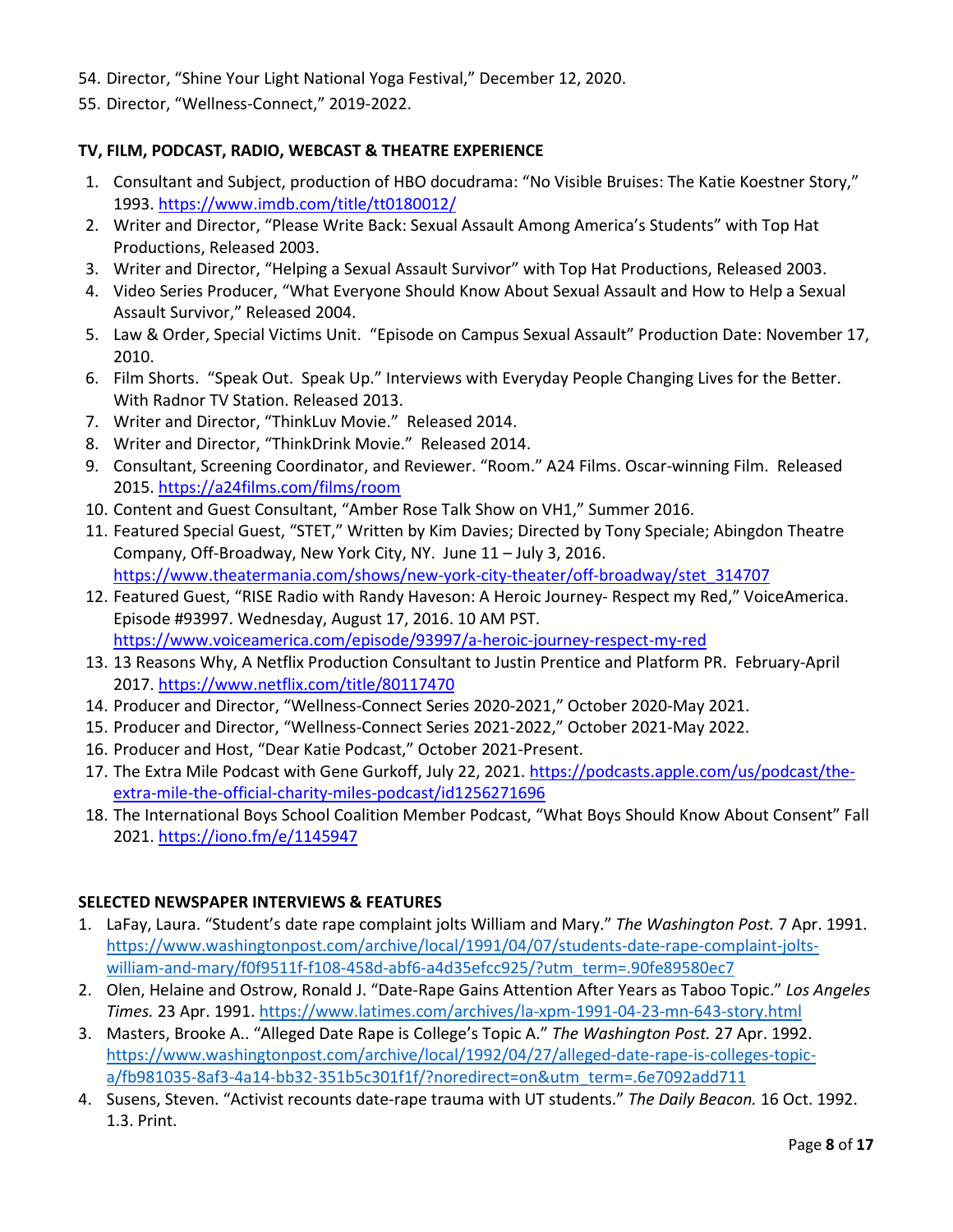- 5. Bailis, Karen. "Sexual assault awareness promoted." *Daily Local News.* 22 Apr. 1992. Print
- 6. Mangan, Jennifer. "Strong Stuff." *Chicago Tribune.* 13 Jan. 1993. <https://www.chicagotribune.com/news/ct-xpm-1993-01-13-9303161616-story.html>
- 7. Wiley, Lauren. "Women use experiences to empower." *Daily Orange.* 26 Mar. 1993. 1. 4. Print.
- 8. Kim, Heidi. "Lecture Closes Sexual Violence Awareness Week." *The Colgate Maroon-News.* 10 Feb. 1995. 1. Print.
- 9. Sutich, Jessica. "Taking back the Night." Campus Times. 30 Mar. 1995. 8. Print.
- 10. Holland, Elizabeth. "There's No Verdict Yet On Campus Crime." *The New York Times.* 7 Jan. 1996. <https://www.nytimes.com/1996/01/07/education/there-s-no-verdict-yet-on-campus-crime.html>
- 11. Baker, Donald P. "Talk on Sexual Violence Stirs Campus." *The Washington Post.* 20 Apr. 1996. [https://www.washingtonpost.com/archive/local/1996/04/20/talk-on-sexual-violence-stirs](https://www.washingtonpost.com/archive/local/1996/04/20/talk-on-sexual-violence-stirs-campus/6a357af9-172a-42a6-b6a3-8e9fd0c3ae85/?noredirect=on&utm_term=.3ce38957f7a2)[campus/6a357af9-172a-42a6-b6a3-8e9fd0c3ae85/?noredirect=on&utm\\_term=.3ce38957f7a2](https://www.washingtonpost.com/archive/local/1996/04/20/talk-on-sexual-violence-stirs-campus/6a357af9-172a-42a6-b6a3-8e9fd0c3ae85/?noredirect=on&utm_term=.3ce38957f7a2)
- 12. Canner, Amy. "Rape victim shares experience." *Indiana Statesman.* 2 Oct. 1996. Print.
- 13. Kroetcsh, Nicole and Brouillard, Sarah. "Koestner shares story of rape and life with packed auditorium." *The Record.* 17 Apr. 1997. 1. 11. Print.
- 14. Young, Kelly E. "Rape victim tells story of sexual assault." *Stanford Daily.* 13 May. 1997. 1.8. Print. [https://stanforddailyarchive.com/cgi-bin/stanford?a=d&d=stanford19970513-01.2.4&e=-------en-20--1-](https://stanforddailyarchive.com/cgi-bin/stanford?a=d&d=stanford19970513-01.2.4&e=-------en-20--1--txt-txIN-------) [txt-txIN-------](https://stanforddailyarchive.com/cgi-bin/stanford?a=d&d=stanford19970513-01.2.4&e=-------en-20--1--txt-txIN-------)
- 15. Saulsgiver, Katheryn. "Speaker shares rape story." *The Independent Alligator.* 14 Jan. 1998. 18. Print.
- 16. Morris, Abby. "Nationally known advocate, Katie Koestner, to speak about sexual assault on campuses." *East Tennessean.* 21 Feb. 2000. 1. Print.
- 17. Anon. "Fifteen Minutes: An Unsilenced Voice: Katie Koestner on Rape, Reaction and Change." *The Harvard Crimson.* 27 Apr. 2000. [https://www.thecrimson.com/article/2000/4/27/fifteen-minutes-an](https://www.thecrimson.com/article/2000/4/27/fifteen-minutes-an-unsilenced-voice-katie/)[unsilenced-voice-katie/](https://www.thecrimson.com/article/2000/4/27/fifteen-minutes-an-unsilenced-voice-katie/)
- 18. Schaefer, Mari. "One who knows tackles date rape." *The Philadelphia Inquirer.* 10 Dec. 2013. B5. Print. [https://www.philly.com/philly/news/local/20131210\\_In\\_Radnor\\_\\_one\\_who\\_knows\\_talks\\_about\\_date\\_r](https://www.philly.com/philly/news/local/20131210_In_Radnor__one_who_knows_talks_about_date_rape.html) [ape.html](https://www.philly.com/philly/news/local/20131210_In_Radnor__one_who_knows_talks_about_date_rape.html)
- 19. MORE Magazine, "The Legacy of Campus Rape and Five Survivors Tell Their Stories," Essay by Jennifer Baumgardner and Narratives by Virginia Sole-Smith. February 2015 Issue.
- 20. BBC Magazine. "How I convinced the world you can be raped by your date" June 2, 2016. <http://www.bbc.com/news/magazine-36434191>
- 21. The Tower "Masters Employs 'Revolutionary' Sexual Misconduct Policy," by Kate Sibery. November 21, 2019
- 22. The ReMarker, "Sex ed Talking Consent," April 2021. [https://issuu.com/smtexas/docs/remarker\\_april\\_2021/s/12099273](https://issuu.com/smtexas/docs/remarker_april_2021/s/12099273)

### **SELECTED MEDIA APPEARANCES**

- 1. TIME Magazine. Cover photograph and cover story, June 3, 1991.
- 2. The Oprah Winfrey Show. Episode on campus date rape, 1991.
- 3. The Geraldo Rivera Show. Episode on date rape, 1991.
- 4. NBC Nightly News. Episode on campus rape, 1991.
- 5. CNBC Talk Live. Episode on campus rape, 1991.
- 6. Larry King Live Show. Episode on campus rape, 1991.
- 7. Entertainment Tonight. Episode on date rape and HBO film release, 1991.
- 8. The Jane Whitney Show. Pilot show, 1992.
- 9. CNN Newsroom. Episode on campus rape, 1993.
- 10. Good Morning America. Episode on college safety, 1994.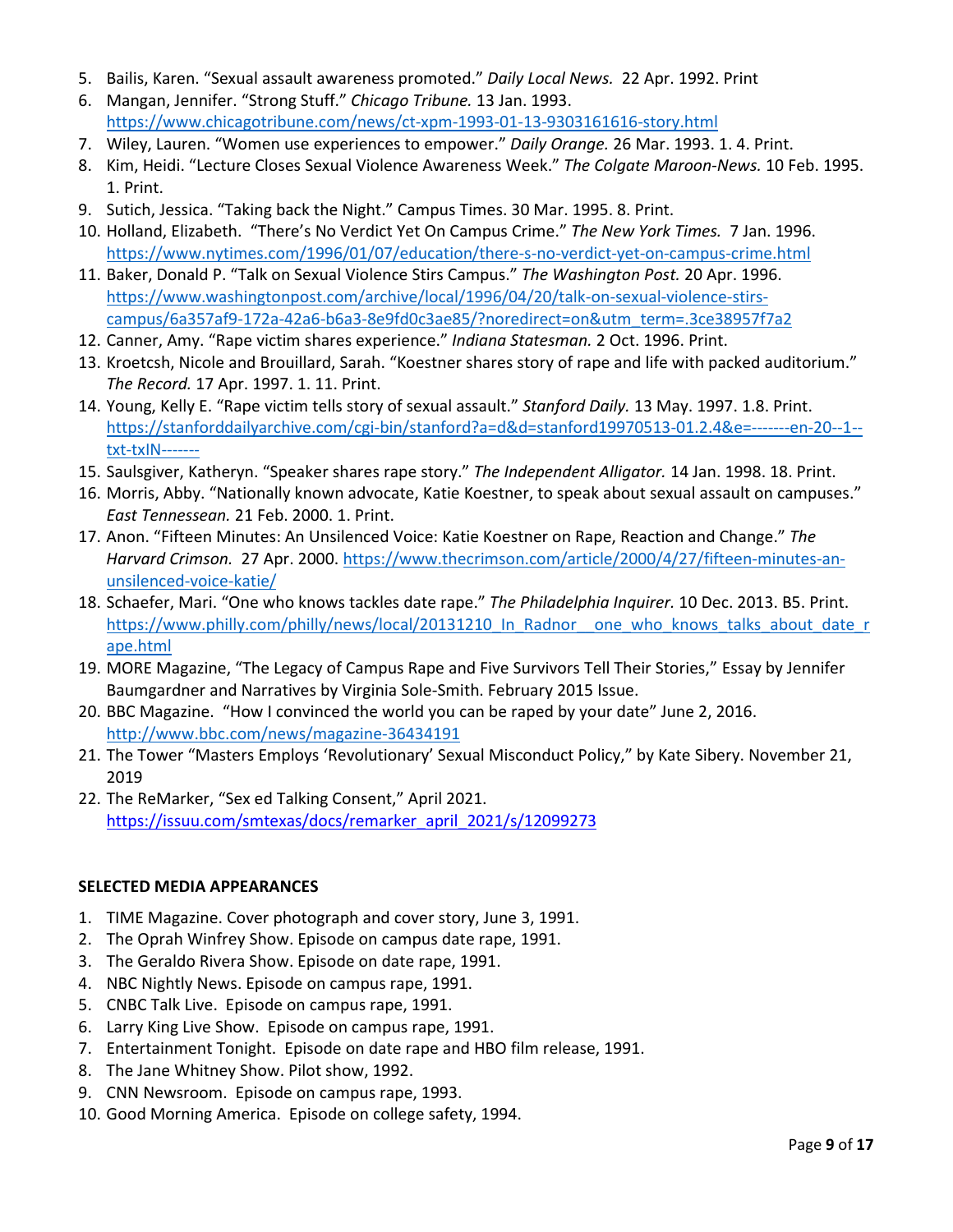- 11. MTV. Episode on current college issues, July 1994.
- 12. Lifetime Television. Episode on campus rape, 1994.
- 13. Later Today. Interview with Ann Curry. Episode on date rape, 2000.
- 14. The Big Idea with Donny Deutsch. Episode on relationship issues, 2001.
- 15. Lifetime Television's, "What Should You Do?" Consultant and subject of episode on sexual assault, 2003.
- 16. Radnor Patch TV Show, "Sam Strike Interview," July 27, 2012.
- 17. Geraldo Rivera Report on Fox News, "Jameis Winston Florida State Football Player Accusation." December 15, 2013.
- 18. ABC News of Baltimore, "Segment on Nightly News," January 15, 2014.
- 19. NBC News of San Francisco, "Segment on Nightly News," January 23, 2014.
- 20. MORE Magazine, "The Legacy of Campus Rape and Five Survivors Tell Their Stories," Essay by Jennifer Baumgardner and Narratives by Virginia Sole-Smith. February 2015 Issue.
- 21. Blogtalkradio, "Upfront & Straightforward with Alan Roger Currie," Episode #297-8658069. 10pm-12am, live; April 14, 2016. [http://www.blogtalkradio.com/modeone/2016/04/15/what-is-hypermasculinity-and](http://www.blogtalkradio.com/modeone/2016/04/15/what-is-hypermasculinity-and-does-hypermasculinity-directly-lead-to-date-rape)[does-hypermasculinity-directly-lead-to-date-rape](http://www.blogtalkradio.com/modeone/2016/04/15/what-is-hypermasculinity-and-does-hypermasculinity-directly-lead-to-date-rape)
- 22. BBC Magazine. "How I convinced the world you can be raped by your date" June 2, 2016. <http://www.bbc.com/news/magazine-36434191>
- 23. BBC. "BBC World Service: Witness." BBC. June 3, 2016. <https://www.bbc.co.uk/programmes/p03wd1y4>
- 24. Refinery29. "How This Woman Made the World Acknowledge Date Rape." Lilli Petersen. June 4, 2016. <http://www.refinery29.com/2016/06/112851/katie-koestner-date-rape>
- 25. The Ryan Tubridy Show, RTE 1 Radio. "Katie Koestner-Date Rape." June 8, 2016. [https://www.rte.ie/radio1/ryan-tubridy/programmes/2016/0609/794306-the-ryan-tubridy-show](https://www.rte.ie/radio1/ryan-tubridy/programmes/2016/0609/794306-the-ryan-tubridy-show-thursday-9-june-2016/?clipid=2200241&post_id=297540137247589_297540180580918#2200241)[thursday-9-june-2016/?clipid=2200241&post\\_id=297540137247589\\_297540180580918#2200241](https://www.rte.ie/radio1/ryan-tubridy/programmes/2016/0609/794306-the-ryan-tubridy-show-thursday-9-june-2016/?clipid=2200241&post_id=297540137247589_297540180580918#2200241)

### **SELECTED SPEAKING AND TRAINING EXPERIENCE**

- 1. Presenter and Keynote Speaker at over 4,000 schools and universities, 100 corporations, 50 military schools and bases, 200 associations and 400 conferences.
- 2. Keynote, First International Conference on Sexual Assault and Harassment on Campus; Buffalo, NY; 1991.
- 3. Keynote, 4th Annual National Student Conference on Sexual Violence; Buffalo, NY; March 11, 1995.
- 4. Workshop, Sexual Misconduct Education for New Students, American College Health Association Annual Conference; New Orleans, LA; May 29, 1997.
- 5. Plenary, Bacchus & Gamma Peer Leadership National Conference; Denver, CO; November 15, 1997.
- 6. Keynote, North Carolina A&T Campus Safety Conference; Greensboro, NC; 1998.
- 7. Keynote, Mississippi Coalition Against Sexual Assault Conference; Jackson, MS; March 6, 1998.
- 8. Keynote, Gamma Phi Beta Annual Conference; Newport Beach, CA; June 26, 1998.
- 9. Plenary, 8th Student Conference on Campus Sexual Violence; Buffalo, NY, 1999.
- 10. Plenary, Fraternity Executive Association Annual Meeting; Wesley Chapel, FL; July 13, 1999.
- 11. Keynote, Zeta Tau Alpha Annual Convention; Palm Springs, CA; July 15, 1999.
- 12. Keynote, Theta Chi Annual Convention; Denver, CO; July 16, 1999.
- 13. Keynote, Lambda Chi Alpha Fraternity Annual Meeting; Indianapolis, IN; August 5, 1999.
- 14. Plenary, Sigma Phi Epsilon Fraternity Conclave; Chicago, IL; August 19, 1999.
- 15. Keynote, Harvard University Take Back The Night Event; Cambridge, MA; April 13, 2000.
- 16. Plenary, International Association of College Law Enforcement Agencies; Williamsburg, VA; June 24, 2000.
- 17. Keynote, New York State Judicial Affairs Organization; Geneseo, NY; 2000.
- 18. Keynote, Zeta Tau Alpha Annual Conference; Toronto, CA; July 2000.
- 19. Workshop, Sexual Misconduct Response and Procedures, National Association of Independent Schools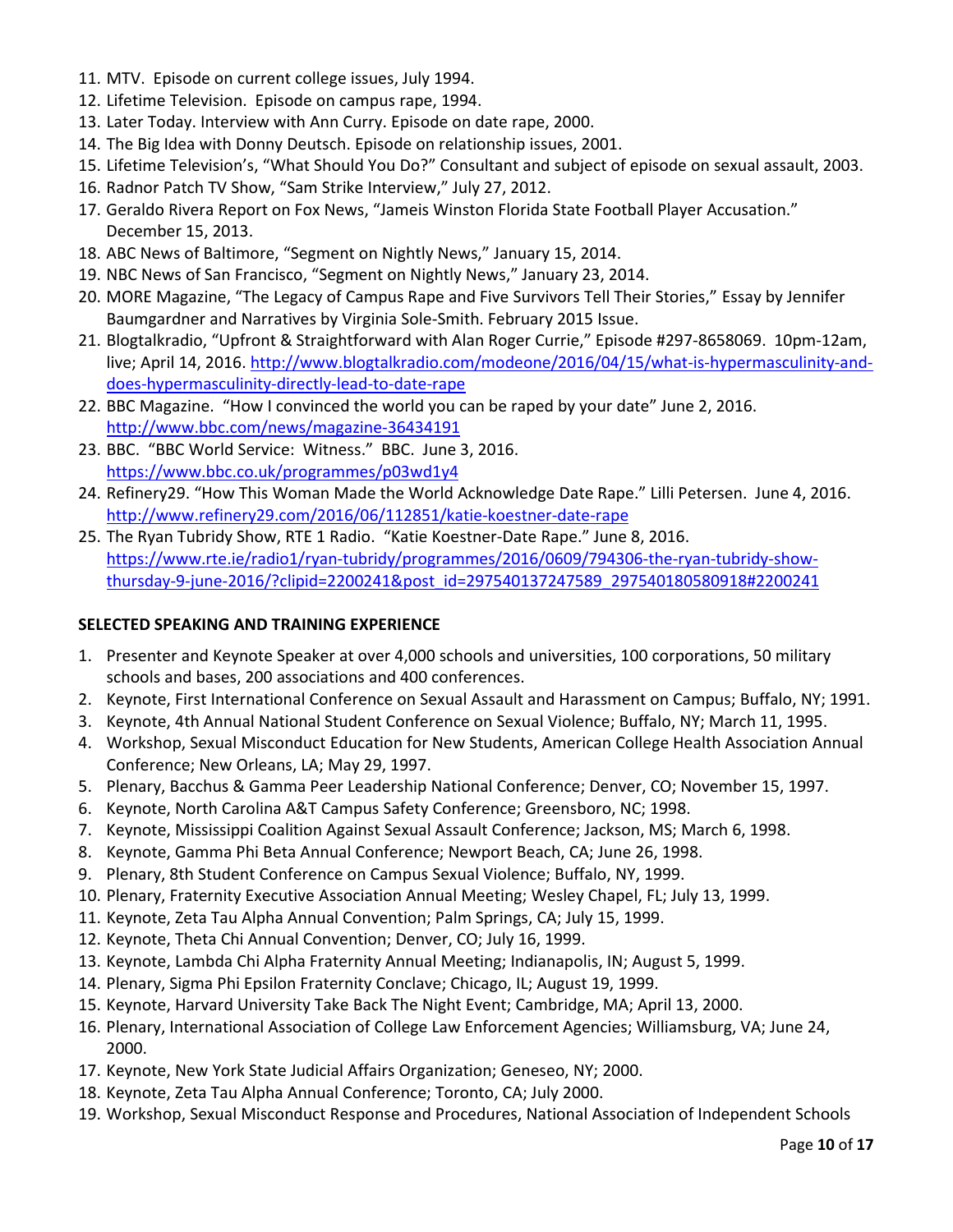National Conference; Boston, MA; March 2000.

- 20. Workshop, Sexual Misconduct, Association for Student Judicial Affairs; Clearwater, FL; February 10, 2001.
- 21. Keynote and Conference Director, Sexual Misconduct Risk Management for National Greek Organizations; Indianapolis, IN; June 28, 2001.
- 22. Keynote, Wisconsin Area Independent Colleges and Universities Annual Conference; Concordia University; November 15, 2001.
- 23. Keynote, National Conference on Student Services; Miami, FL; April 7, 2002.
- 24. Keynote, Educational School District 101, Washington State Conference on Sexual Misconduct; Spokane, WA, 2001.
- 25. Keynote, FRMT, Ltd. Risk Management College; Indianapolis, IN; June 25, 2002.
- 26. Keynote, Alpha Chi Omega Fraternity Annual Convention; Atlanta, GA; July 22, 2002.
- 27. Keynote, Kappa Alpha Fraternity National Leadership Institute; Albuquerque, NM; August 10, 2002.
- 28. Keynote, Safe Schools Coalition Annual Conference; Orlando, FL; October 24, 2002.
- 29. Keynote, "No-Yes," The First Annual Conference on Student Safety and Well-being in our Schools; Havertown, PA; March 27, 2003.
- 30. Presenter, "Responding to Crimes of Silence," National School Boards Association Annual Conference; Orlando, FL; March 29, 2004.
- 31. Keynote, "Sexual Misconduct, Policy and Education Issues," New Mexico State School Boards Association Leadership Retreat; Santa Fe, NM; July 23, 2004.
- 32. Presenter, "Responding to Sexual Assault: Intensive Training for Resident Life Staff," American College Professionals Association Annual Conference; Philadelphia, PA; April 4, 2004.
- 33. Keynote, Wisconsin Coalition Against Sexual Assault Conference; Madison, WI; September 30, 2004.
- 34. Keynote, The Sexual Misconduct Symposium for New England Independent Schools at Loomis Chaffee School; Windsor, CT; 2004.
- 35. Keynote, Washington State School Directors Association Conference; Spokane, WA; November 12, 2004.
- 36. Presenter, "Responding to Crimes of Silence: A Protocol Assessment and Training," The American Association of School Administrators' National Conference; San Antonio, TX; February 17-20, 2005.
- 37. Presenter, "Responding to Crimes of Silence: A Protocol Assessment and Training" and "He Said-She Said: Disciplinary Issues in Sexual Misconduct Cases," National School Boards Association Annual Conference; San Diego, CA; April 18, 2005.
- 38. Featured Speaker, "Responding to Sexual Misconduct: Sexual Misconduct and America's Students" and "Responding to Sexual Misconduct: A Protocol Assessment and Training," Pennsylvania Association of Elementary and Secondary School Principals Annual Conference; Valley Forge, PA; October 24, 2005.
- 39. Featured Speaker, "Responding to and Preventing Sexual Misconduct in School Districts," New Jersey School Boards Association Annual Conference; Atlantic City, NJ; October 26, 2005.
- 40. Pre-Conference Workshop Speaker, "Responding to Crimes of Silence: A Sexual Misconduct Protocol Assessment and Training," The Association of Boarding Schools Annual Conference; Chicago, IL, 2005.
- 41. Keynote, "Sexual Assault in Our Schools: What School Counselors and Administrators Can Do to Prevent the Growing Problem," Virginia Association of School Superintendents Conference; Roanoke, VA; December 12, 2005.
- 42. Keynote, Washington Association of School Superintendents Conference; Spokane, WA, 2006.
- 43. Featured Pre-Conference Speaker, "Responding to Crimes of Silence: A Protocol and Assessment Training," National Association of Independent Schools Annual Conference; Boston, MA, 2006.
- 44. Keynote, Microsociety Annual Conference; Detroit, MI; July 18, 2006.
- 45. Presenter, "Responding to Crimes of Silence: A Model Prevention and Protocol System for Districts" and "He Said-She Said: Liability Issues in Sexual Misconduct Cases," National School Boards Association Annual Conference; Chicago, IL, 2006.
- 46. Keynote, "Addressing & Preventing Sexual Misconduct in our Schools," United Educators Insurance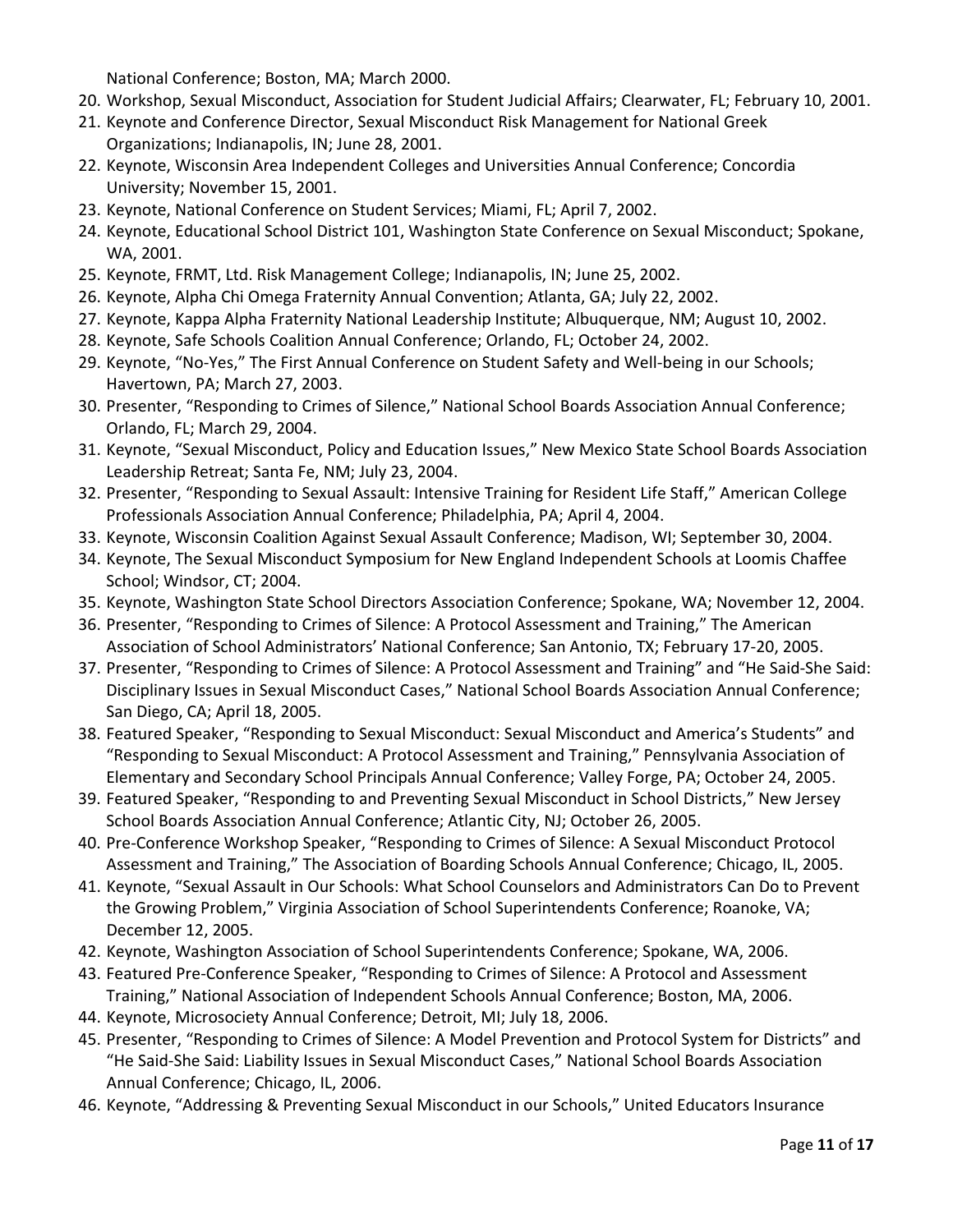Company Annual Public Schools Member Conference; Washington, DC; September 28, 2006.

- 47. Presenter, "Responding to Crimes of Silence: A Model Prevention and Protocol Assessment and Training," Francis Parker School Symposium; San Diego, CA; April 2006.
- 48. Keynote, "Cyber-Smarts for the Already Gifted & Talented," Philadelphia Area Superintendents and School Leaders Conference; Havertown, PA; 2006.
- 49. Co- Presenter, "Cyber-Smarts for Independent Schools," Pennsylvania Association of Independent Schools; Wayne, PA; 2006.
- 50. Pre-Conference Workshop Speaker, "A Cyber World of Trouble," The Association of Boarding Schools Annual Conference; Washington, DC; 2006.
- 51. Keynote, Young Presidents' Organization Speaker Series, Greater Philadelphia Chapter; Philadelphia, PA; December 12, 2006.
- 52. Presenter, Association of Student Judicial Affairs Annual Conference; Clearwater Beach, FL; 2006.
- 53. Keynote, "Doing Good Whilst Doing Well: Entrepreneurial Spirit," Joseph Wharton Scholar's Program, Wharton Business School; Philadelphia, PA; 2006.
- 54. Keynote, National Character and Leadership Symposium on Sexual Violence, United States Air Force Academy; El Paso County, CO; February 12, 2006.
- 55. Presenter, "Sexual Misconduct Adjudication," Association of Student Judicial Affairs Officers; Clearwater, FL; February 8, 2007.
- 56. Keynote, "Responding to Crimes of Silence: A Model Prevention and Protocol System for Districts," Associate School Boards of South Dakota Annual Conference; Sioux Falls, SD; February 28, 2007.
- 57. Keynote, "Cyber-Technology Policies and Practices," Pennsylvania State Intermediate Unit Annual Conference; Harrisburg, PA; March 15, 2007.
- 58. Keynote, "No-Yes," Stand Up Against Sexual Assault Conference, United States Department of Defense, The Pentagon; Arlington, VA; April 3, 2007.
- 59. Keynote, Princeton University Take Back the Night Event; Princeton, NJ; April 20, 2007.
- 60. Keynote, "Cyber-Safety and Policy Issues for Schools," Lebanon-Lancaster, Intermediate Unit 13 Pennsylvania Annual Conference; Lancaster, PA; April 7, 2007.
- 61. Keynote, "Cyber-Safety Issues for Schools," Carbon-Lehigh Intermediate Unit 21 Pennsylvania Annual Conference; Schnecksville, PA; June 4, 2007.
- 62. Keynote, "Cyber-Safety Issues for Schools," Chester County Intermediate Unit 3 Pennsylvania Annual Conference; Downingtown, PA; August 22, 2007.
- 63. Keynote, "Cyber-Technology Policies and Practices," Lebanon-Lancaster Intermediate Unit 13; Lancaster, PA; September 17, 2007.
- 64. Keynote, "Cyber-Technology Policies and Practices," Lincoln Intermediate Unit 12; New Oxford, PA; September 20, 2007.
- 65. Keynote, "Cyber-Technology Policies and Practices," South Carolina School Boards Annual Conference; Myrtle Beach, SC; November 9, 2007.
- 66. Plenary, "Cyber-Smarts for Boarding Schools" and "Distance Learning: Educating our Parents," The Association of Boarding Schools Annual Conference; Washington, DC; November 30, 2007.
- 67. Keynote, "Cyber-Technology Policies and Practices," Pennsylvania Intermediate Unit 12; New Oxford, PA; February 25, 2008.
- 68. Keynote, "Responding to Cyber and Sexual Misconduct," Strategy Institute for Canadian School Leaders and University Presidents; Toronto, CA; April 2, 2008.
- 69. Keynote, Princeton University Take Back the Night Event; Princeton, NJ; April 25, 2008.
- 70. Keynote, "Cyber Smarts for School Professionals," Pennsylvania State Educators' Association Conference; Philadelphia, PA; April 16, 2008.
- 71. Keynote, "Cyber-Technology Policies and Practices," Pennsylvania Intermediate Unit 9; Smethport, PA; June 19, 2008.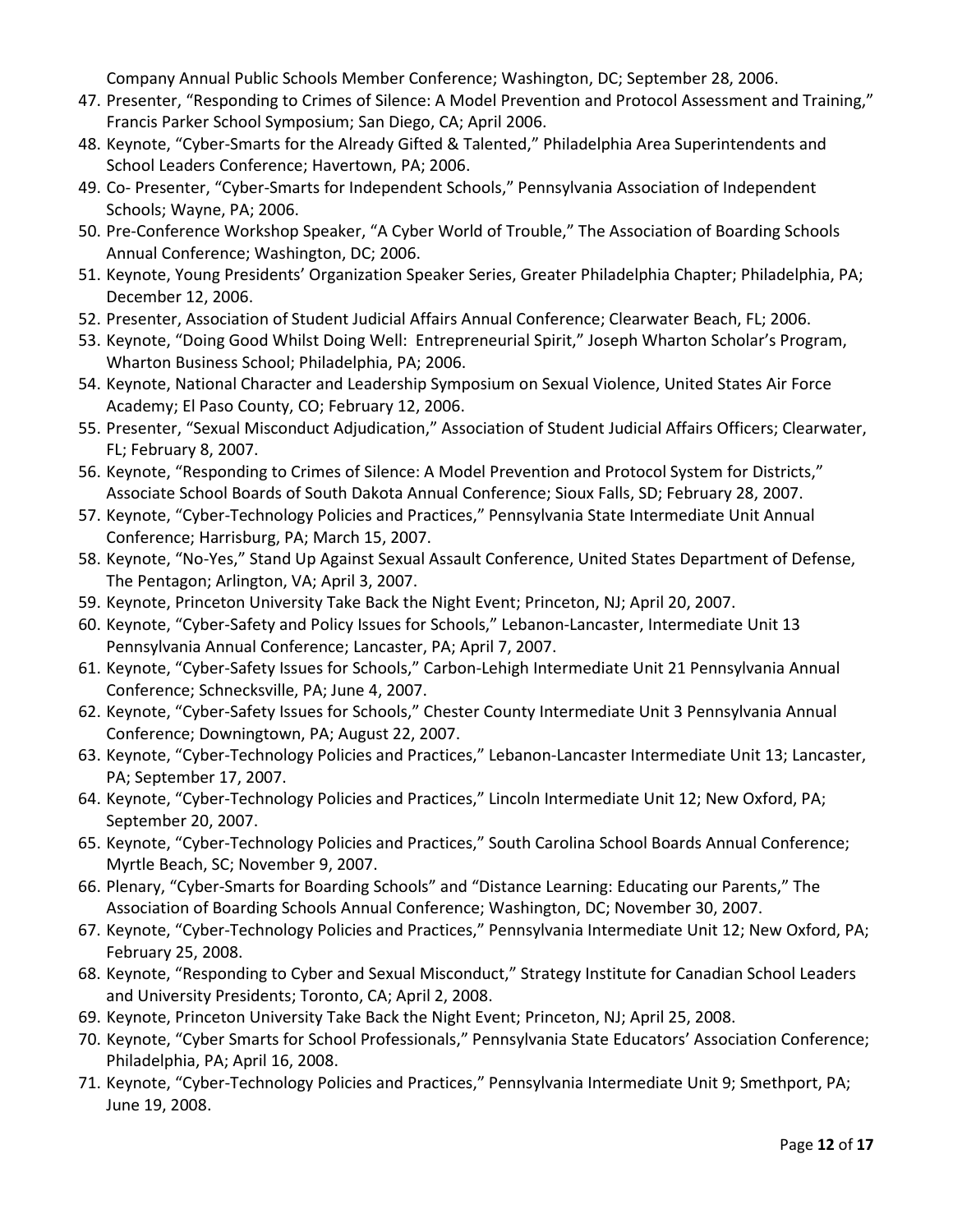- 72. Keynote, "Cyber-Technology Policies and Best Practices for Independent Schools," Society for Classical Learning Annual Conference; Charleston, SC; June 26-27, 2008.
- 73. Keynote, "Cyber-Smarts: Risk Management Program," Pennsylvania Intermediate Unit 13: Lancaster-Lebanon County; Lancaster, PA; October 30, 2008.
- 74. Presenter, "Cyber-Smarts for Boarding Schools" and "Playing To Win: Reaching Boys on Respectful Relationships," The Association of Boarding Schools Annual Conference; Baltimore, MD; December 4, 2008.
- 75. Keynote, "Cyber-Smarts Update and Media Literacy," National Public Television, Education Division National Web-Seminar for PBS; 2008.
- 76. Keynote, "Sexual Assault Response and Prevention Strategies," Virginia State Department of Criminal Justice Services Annual Conference; Hampton, VA; July 28, 2009.
- 77. Keynote, "Sexual Assault Prevention Education and Awareness," Quileute Tribe; La Push, WA; September 30, 2009.
- 78. Keynote, First National Take Back the Night Foundation Conference, Columbia University; New York, NY; November 7, 2009.
- 79. Presenter, "On the Docket: Legal Issues Facing Boarding Schools" and "Got Enough Bears in Your Woods to Scare Away the Texting," The Association of Boarding Schools Annual Conference; Chicago, IL; December 3, 2009.
- 80. Keynote and Director, U.S. Ambassador to India's Violence Against Women Awareness Campaign for India and 19 Day Educational Tour; India, 2009.
- 81. Keynote, "Cyber-Savvy for Health Professionals," Independent School Nurses Association; New York, NY; February 1, 2010.
- 82. Keynote, "Cyber-Smarts for School Professionals," Pennsylvania Association of Independent Schools Professional Development Conference; Pittsburgh, PA; May 11, 2010.
- 83. Keynote, "Cyber-Media Literacy for Schools," Finalsite University Conference; Avon, CT; June 23, 2010.
- 84. Plenary, "Technology Best Practices," Risk Management Conference for Boarding Schools; Wilmington, DE; June 24, 2010.
- 85. Keynote, "No-Yes," Fort Gillem Sexual Assault and Violence Prevention Conference; Forest Park, GA; August 17, 2010.
- 86. Keynote, "No-Yes," West Virginia National Guard Victim Advocate State Training Conference, Charleston, WV, September 12, 2010
- 87. Keynote, "From Alpha-Pals to Zuckering: Parenting the Digital Generation," New York City Parents in Action; New York, NY; September 30, 2010.
- 88. Keynote, "Thick Skin is In," Cyber-Bullying Colloquium, Roland Park Country School; Baltimore, MD; October 18-19, 2010.
- 89. Keynote, "Thick Skin is In: Cyber-Bullying Affecting Our Schools," New York State Schools Summit on Cyber-Bullying and Technology, Woodbury School District; Woodbury, NY; October 26, 2010.
- 90. Keynote, "Cyber-Smarts for Independent School Leaders," New England Independent School Deans Conference; Westminster School; Westminster, CT; November 4, 2010.
- 91. Keynote, "No-Yes," BLUSH Conference; Kokomo, IN; November 12, 2010.
- 92. Pre-Conference Session Presenter, "Working with Our Parents," The Association of Boarding Schools Annual Conference; Baltimore, MD; December 2, 2010.
- 93. Keynote, "Safeguarding Risk for Schools in Cyber-Space," Pennsylvania Association of Independent Schools Business Officers Association Winter Conference; Lafayette Hill, PA; January 19, 2011.
- 94. Keynote, "Cyber-Bullying and Technology Update," North Carolina Association of Independent Schools Leadership Conference; Greensboro, NC; March 3, 2011.
- 95. Keynote, "Technology Best Practices and Emerging Trends for Boarding Schools" and Presenter, "Tech Savvy for School Professionals," Small Boarding Schools International Conference; Asheville, NC; March 17, 2011.
- 96. Keynote, "Addressing Cyber-Bullying in our Schools," New York State Cyber-Bullying Conference; Hofstra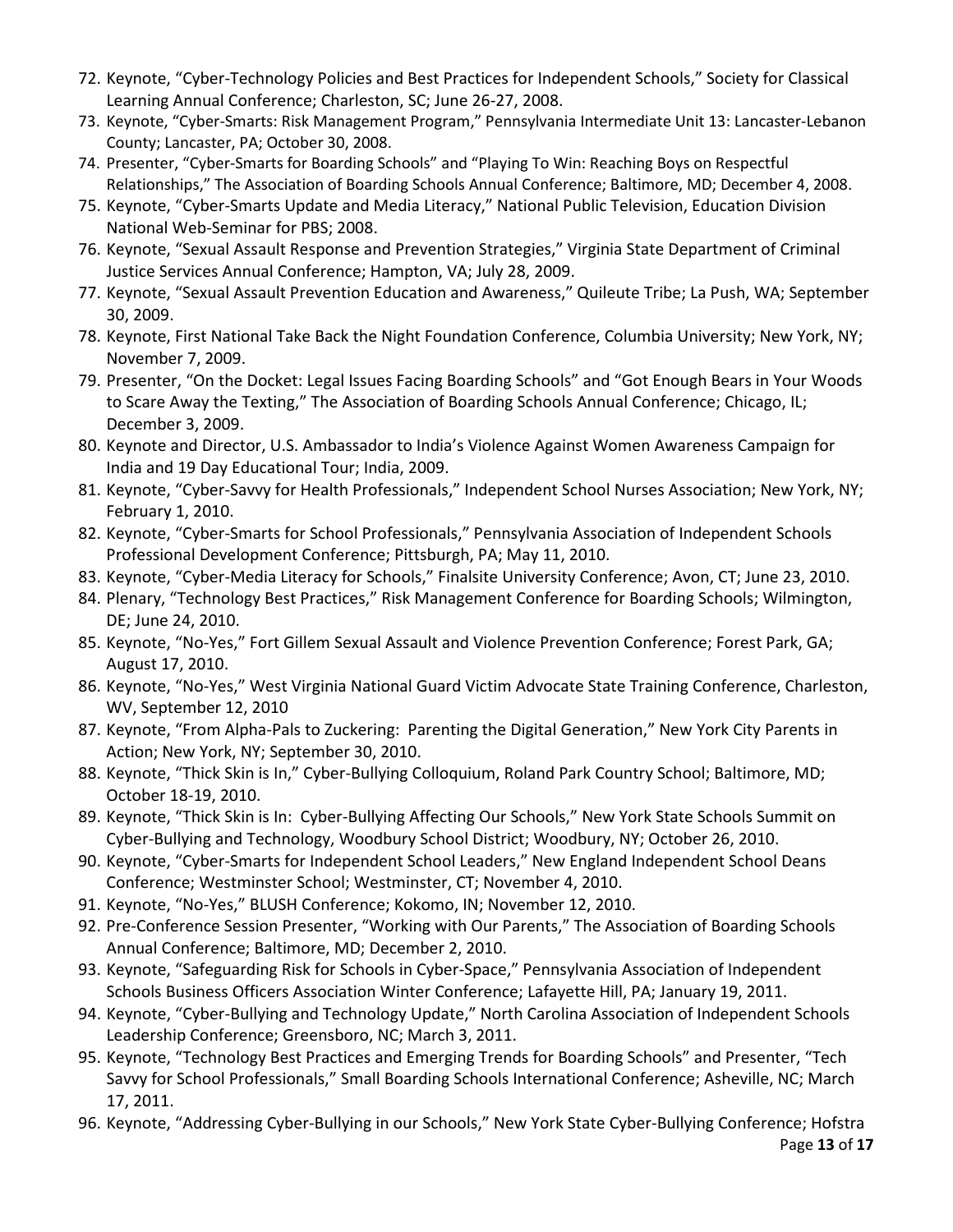Law School, Hempstead, NY; April 8, 2011.

- 97. Plenary, "Technology Best Practices," Risk Management Conference for Boarding Schools; Wilmington, DE; June 23, 2011.
- 98. Keynote, "Cyber-Smarts for School Professionals," Florida Council of Independent Schools Leadership Conference; Jupiter, FL: July 31, 2011.
- 99. Keynote, "National Business Officers Association Annual Conference," Seattle, WA; February 28, 2012.
- 100. Pre-Conference Workshop, "National Girls' Schools Coalition Annual Conference," Hockaday School; Dallas, TX; "June 25, 2012.
- 101. Keynote, "Delta Phi Epsilon Sorority National Conference," Miami, FL; July 13, 2012.
- 102. Workshop Presenter, "Sexual Assault on Campus," American Associate for Justice Annual Conference; Chicago, IL; July 31, 2012.
- 103. Keynotes, "United States Air Force Europe Bases: Sexual Assault Awareness Month Events," April 2012.
- 104. Keynote, "New Jersey Association of Independent Schools Annual Business Officers Meeting," Princeton, NJ; January 11, 2013.
- 105. Keynote, "No-Yes," Duke University Athletics Program Team Training. March 19, 2013.
- 106. Keynote, "Virginia Association of Independent Schools Annual Business Officers Meeting," Williamsburg, VA; April 12, 2013.
- 107. Keynote, "Sexual Assault Awareness Month Training." Eglin Air Force Base, FL. April 23, 2013.
- 108. Keynote, "New York, Connecticut and New Jersey State Association of Independent Schools Annual Retreat," Mohonk Mountain House, New Paltz, NY; May 2, 2013.
- 109. Preconference Workshop, "National Girls' School Coalition Annual Conference," Dana Hall School, June 24, 2013.
- 110. Keynote, "Hawaii Summit: Sexual Misconduct Best Practices for Policy, Protocol and Prevention." Maui Preparatory School, Maui, HI. July 19, 2013.
- 111. Keynote, "Ending Crimes of Silence," Radnor Police Department and Delaware County Community Agencies; Radnor Township Building, Radnor, PA; December 9, 2013.
- 112. Keynote, Moderator and Presenter, "The Policy Institute Conferences," over 15 US Locations. 2013- 2015.
- 113. Keynote, "Stanford University's Sexual Misconduct Policy Institute," Palo Alto, CA. January 23, 2014.
- 114. Keynote, "Sexual Assault Awareness Officer Training," Columbus Air Force Base, Mississippi. February 3, 2014.
- 115. Workshop Presenter, "Technology Audits for Independent Schools," National Girls' Schools Conference. Philadelphia, PA. February 7, 2014.
- 116. Keynote, Alpha Chi Omega, University of Tennessee. "Safety Awareness Month." March 5, 2014.
- 117. Keynote, "Creating and Maintaining Safe Campuses: Annual Sexual Assault Conference," University of Rochester. Rochester, NY. April 3, 2014.
- 118. Keynote, "Sexual Assault Awareness Month Air Force Bases," Travis Air Force Base. Travis AFB, CA. April 30, 2014.
- 119. Keynote, "Five Soft Skills for Hardheaded Leadership," North Carolina Association of Independent Schools Heads of School Annual Retreat, Wrightsville Beach, NC. June 9, 2014.
- 120. Keynote, "School Discipline Done Well," Bay Area Independent School Deans Summit. The Bay School, San Francisco, CA. September 25, 2014.
- 121. Keynote, "Best Practices for Addressing Sexual Misconduct in Academic Settings: An Insurance Perspective." Blue Cross Blue Shield Midwestern Higher Education Conference. Chicago, IL. November 13, 2014.
- 122. Workshop Presenter, "Auditing Your IT Department," The Association of Boarding Schools Annual Conference, Washington, DC; December 5, 2014.
- 123. Keynote, "Tennessee Sexual Assault and Relationship Violence Summit for Institutions of Higher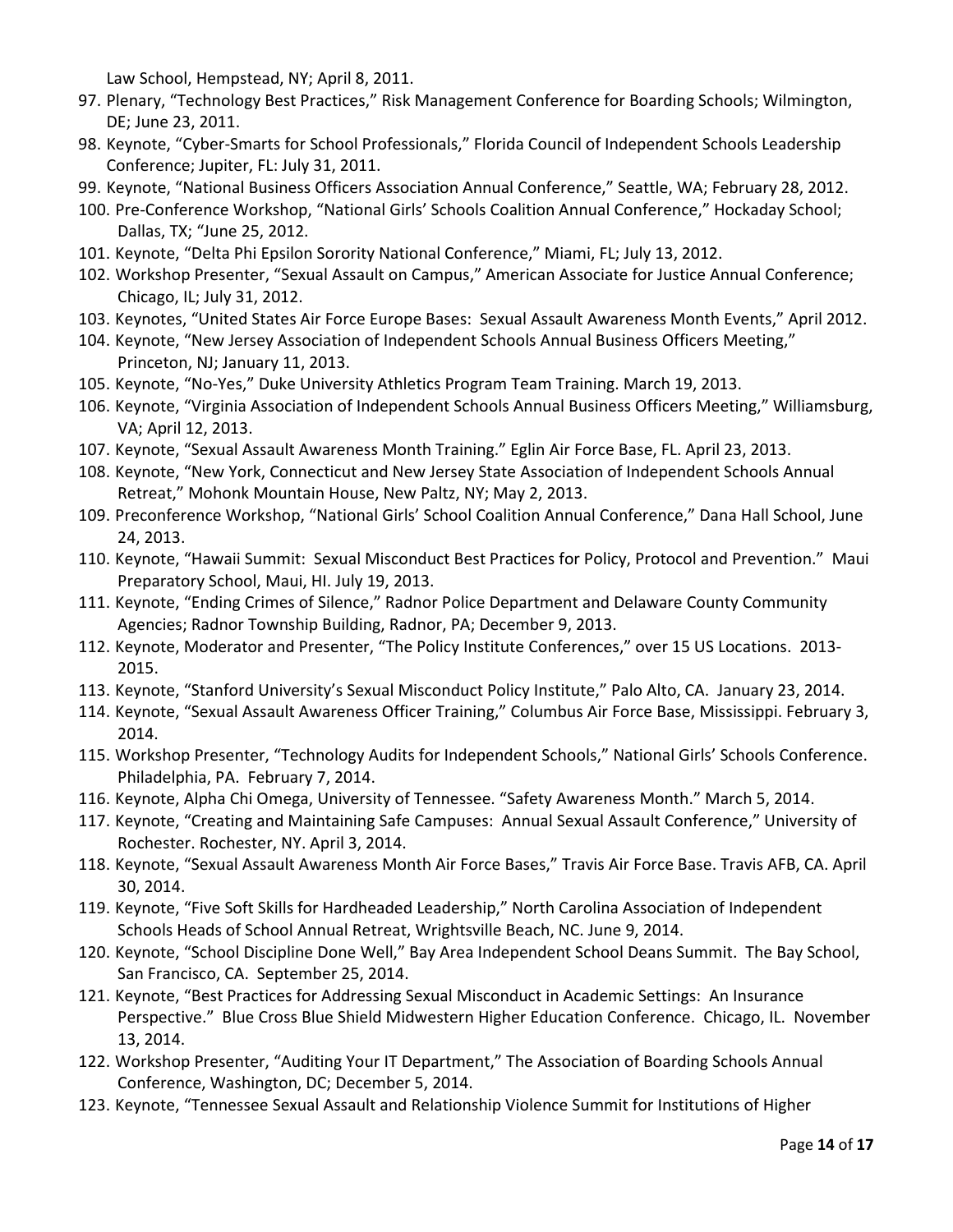Education," Tennessee State University, Nashville, TN; January 27-28, 2015.

- 124. Keynote, "Coaches' Corner. Playing to Win on and off the Court," The Final Four 2015, Indianapolis, IN," National Association of Basketball Coaches. Indianapolis, IN. April 3, 2015.
- 125. Keynote, "Responding to Victims of Sexual Violence." Police and Security Training Institute for Institutions of Higher Education in Greater Philadelphia. Philadelphia University. Monday, April 13, 2015.
- 126. Workshop Presenter. "Working with International Students on Respectful Relationships." TABS Global Symposium. Austin, TX. April 27, 2015.
- 127. Keynote, "Responding to Victims of a Crime of Silence," The Northeast College and University Security Association Annual Conference. Valley Forge, PA. June 22, 2015.
- 128. Keynote, "Cyber-Smarts for Savvy Families." Transamerica Customer Appreciation Luncheon. Hartford, CT. June 24, 2015.
- 129. Keynote, "New Jersey President's Association Meeting." Rutgers University. Main Campus. Monday, October 19, 2015.
- 130. Keynote, "Sexual Misconduct Policies, Protocols, and Prevention Education." Archdiocese of San Francisco. Wednesday, November 4, 2015.
- 131. Keynote and Moderator, "Full Day Symposium: Risk Simulation for Boarding Schools." The Association of Boarding Schools Annual Conference. Boston, MA. Thursday, December 3, 2016.
- 132. Keynote. "Berks Women in Crisis Community Engagement Luncheon." Reading, PA. Friday, May 10, 2016.
- 133. Keynote, "The International Summit to End Sexual Violence," Fordham University, Rose Hill Campus. New York, New York. July 10, 2016.
- 134. Presenter, "Conducting Title IX Investigations," Association of Student Conduct Administrators (ASCA), Annual Conference. Jacksonville, FL. February 4, 2017.
- 135. Keynote, "Technology Risk Issues for Independent Schools," Admissions Counselors of New England Retreat. Organized by Marist College. February 26, 2017.
- 136. Keynote, "Bullying, Hazing, and Sexual Assault Prevention Conference." Niles West High School. Skokie, IL. September 11-12, 2017.
- 137. Keynote, "Respectful Relationships." Weber School. Atlanta, GA. September 27, 2017.
- 138. Presenter, Pennsylvania Association of Independent Schools Conference. The Hill School. Pottstown, PA. November 27, 2017.
- 139. Keynote, "25 Years of Work to End Sexual Violence," New York City Conference. Columbia University. January 25, 2018.
- 140. Keynote, "Annual Student Athlete Leadership Conference," Pennsylvania State Athletic Conference. Lock Haven University, Lock Haven, PA. March 24, 2018.
- 141. Keynote, "Victims' Rights," Stetson University School of Law. Gulfport, FL. April 12, 2018.
- 142. Keynote, "Take Back the Night," The College of New Jersey. City, NJ. April 18, 2018.
- 143. Keynote, "Take Back the Night," North Georgia Technical University. Clarkesville, GA. April 20, 2018.
- 144. Keynote, "Greek Week," Elon University. Elon, NC. April 22, 2018.
- 145. Keynote, "Take Back the Night," Rosemont College. Rosemont, PA. April 24, 2018.
- 146. Keynote, "Healthy Relationships Awareness Day," Episcopal High School. Alexandria, VA. May 16, 2018.
- 147. Keynote, "Title IX Faculty Training," Longy School of Music at Bard. Cambridge, MA. August 31, 2018 and September 13, 2018.
- 148. Keynote, "Student Athlete Leadership Conference," Southern California Intercollegiate Athletic Association. Pomona College and Whittier College. Pomona, CA. September 30, 2018.
- 149. Keynote, "Sexual Assault Awareness Day," Norwich University. Norwich, VT. October 5, 2018.
- 150. Presenter, "Using a Gender and Sexual Misconduct Climate Survey to Improve Campus Safety," National Conference for College and University Professionals Association (CUPA). Indianapolis, IN. October 9,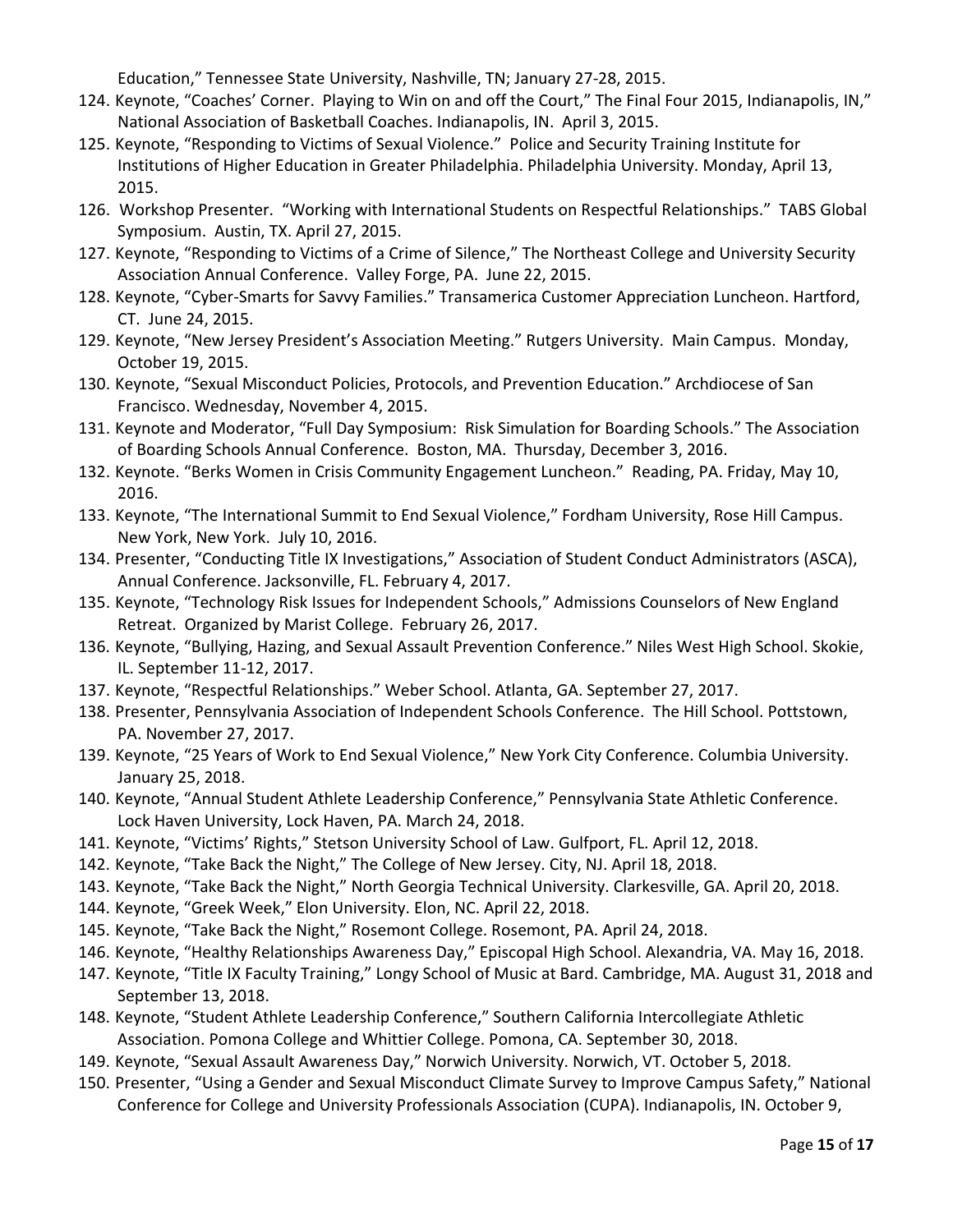2018.

- 151. Keynote, "Healthy Relationships Day," Sacred Heart Academy. Bryn Mawr, PA. October 10, 2018.
- 152. Keynote, "Sexual Harassment and Misconduct Employee Training," Life Center Church, Tacoma, WA. October 16, 2018.
- 153. Keynote, "Respect My Red," Rosemont College. Rosemont, PA. November 14, 2018.
- 154. Keynote, "HealthFest 2018," St. Anne's-Belfield School. Charlottesville, VA. December 4, 2018.
- 155. Keynote, "Appropriate Boundaries for School Professionals," Macintosh Academy. Littleton, CO. January 9, 2019.
- 156. Keynote, "Understanding Consent," Roxbury Latin School. West Roxbury, MA. February 14, 2019.
- 157. Keynote, "Take Back the Night," Valdosta State University. Valdosta, GA. March 3, 2019.
- 158. Keynote, "Healthy Relationships Awareness Day," Hotchkiss School. Lakeville, CT. March 6, 2019.
- 159. Keynote, "Take Back the Night," Mt. San Jacinto College. Menifee, CA. March 26, 2019.
- 160. Keynote, "Take Back the Night," California Lutheran University. Thousand Oaks, CA. April 2, 2019.
- 161. Keynote, "Respect My Red Training Institute," Holton-Arms School. Bethesda, MD. April 8, 2019
- 162. Keynote, "Take Back the Night," Stetson University and Stetson University School of Law. DeLand, FL and Gulfport, FL. April 10-11, 2019.
- 163. Keynote, "Take Back the Night," Gustavus Adolphus College. St. Peter, MN. April 23, 2019.
- 164. Keynote, "Take Back the Night," University of Rhode Island. Providence, RI. April 25, 2019.
- 165. Keynote, "Raising Boys in the #MeToo Climate," Mothers' of Boys Organization. Colorado Academy. Denver, CO. May 2, 2019.
- 166. Keynote, "Parenting Our Girls in a #MeToo World," Carondelet High School. February 9, 2020.
- 167. Keynote, "Transitions to College," Greenwich Academy. May 20, 2020.
- 168. Keynote, "Boundaries and Sexual Harassment Professional Development," Middlesex School. August 27, 2020.
- 169. Keynote, "No-Yes," University of Houston Interfraternity Council. October 7, 2020.
- 170. Keynote, "No-Yes," Wilson High School. October 21, 2020.
- 171. Keynote, "Addressing and Responding to Bullying and Harassment," Levine Academy. January 4, 2021.
- 172. Keynote, "Conversations of Courage," Virginia Military Institute. January 20, 2021.
- 173. Keynote, "What Boys and Young Men Need to Know in a #MeToo World," Granite Bay Boys Team Charity. March 14, 2021.
- 174. Keynote, "Professional Development on Maintaining Appropriate Boundaries with Students," March 29, 2021.
- 175. Keynote, "Take Back the Night: From Hurt to Healing," Dickinson College. April 14, 2021.
- 176. Keynote, "Take Back the Night," Penn State University, Harrisburg. April 21, 2021.
- 177. Keynote: "Transitions to College," Oakwood School. May 2, 2021.
- 178. Keynote: "Addressing and Preventing Sexual Misconduct and Boundary Crossing for Boys' Schools," International Boys' School Coalition. May 5, 2021.
- 179. Keynote, "No-Yes," Harvard-Westlake School. June 7, 2021.
- 180. Presenter, "Professional Development on Sexual Misconduct and Appropriate Boundaries," Upper Canada College. September 1, 2021.
- 181. Keynote, "Trauma Informed Investigations and Reporting Strategies for Sex Crime Victims," 2021 Sex Offender Registration and Compliance Symposium for the Mississippi Department of Public Safety, Jackson, MS. October 7, 2021.
- 182. Keynote, "Best Practices for Sexual Misconduct and Response," Washington & Jefferson College Athletics. October 21, 2021.
- 183. Presenter, "Raising Teens in a #MeToo World," Hun School. March 26, 2022.
- 184. Presenter, "Healthy Relationships" and "No-Yes," Miami Country Day School. March 31, 2022.
- 185. Keynote, "Understanding Title IX and Responding to Reports," Camden County College. April 1, 2022.